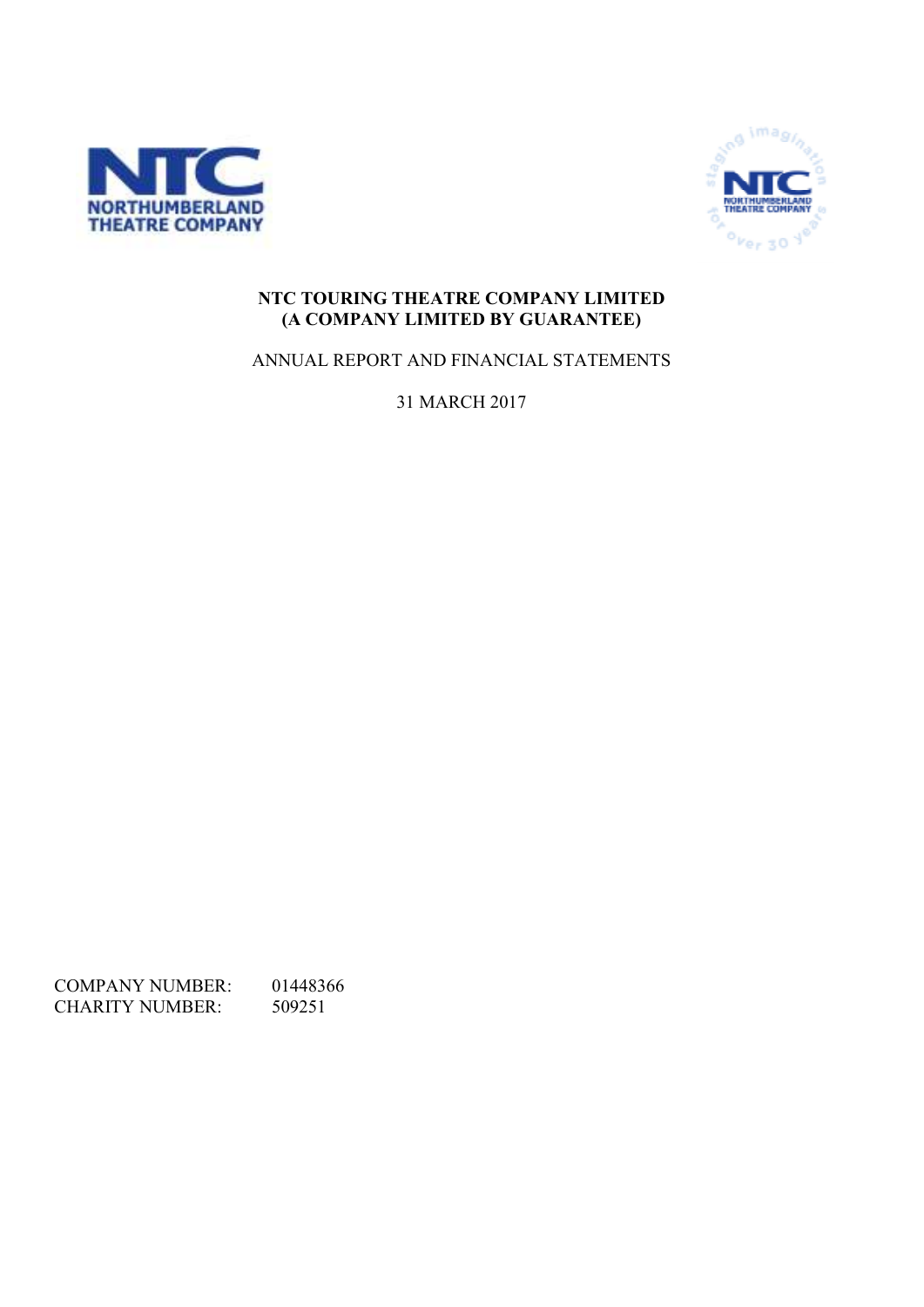### **ANNUAL REPORT AND FINANCIAL STATEMENTS**

#### **31 MARCH 2017**

#### **CONTENTS**

 $\mathbf{p}_{\text{max}}$ 

|                                          | I age     |
|------------------------------------------|-----------|
| Report of the Directors                  | $1 - 10$  |
| Independent Examiner's Report            | $11 - 12$ |
| <b>Statement of Financial Activities</b> | 13        |
| <b>Balance Sheet</b>                     | 14        |
| Notes to the Financial Statements        | $15 - 24$ |

*'An extremely thoughtful and well written script, consummate acting skills and the sheer exuberance and verve which abounds as the highly skilled dance and movement from all the ensemble gets the audience clapping along. With design by NTC resident Michelle Huitson the whole production looks a million dollars (or should that be rupees). If you get the chance do try to catch this beguiling piece of theatre. Another gem from the company or should it be a ' Jewel in the NTC Crown'.'*  Northumberland Gazette



*Just arrived home from a fantastic night at Yarrow Feus village hall to watch the brilliant 'How to make a Killing in Bollywood'. Superb performances by all the cast made this a funny, sad, entertaining and thought provoking evening. Bravo!'*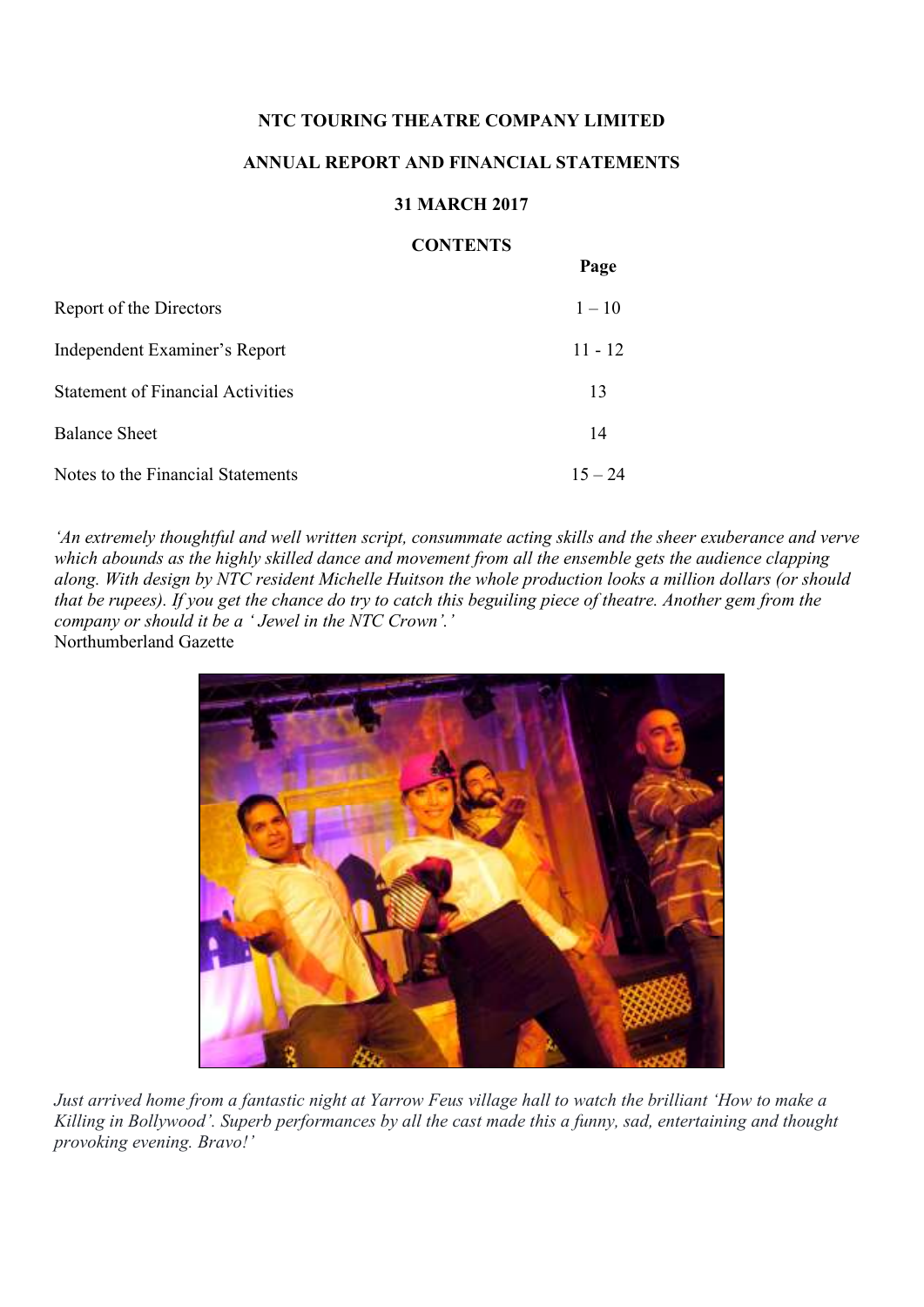### **REPORT OF THE DIRECTORS**

The Directors present their annual report on the affairs of the Company together with the financial statements and Independent Examiner's Report for the year ended 31 March 2017.

#### **Aims and activities**

NTC Touring Theatre Company Ltd's mission statement is:

*To make professional touring theatre of the highest quality accessible to those communities who are theatrically disenfranchised through geographic, economic, social or transport constraint, theatre which is made in Northumberland for a national audience, theatre which is accessible and relevant, is innovative and entertains with integrity and humour. In addition, to provide the highest quality training and support to new and emerging theatre practitioners in the region, through on-the-job training opportunities.* 

#### **Public benefit statement**

The Directors and management are committed to providing a public benefit and have taken into account the Charity Commission's guidance in this area. The Company's principal business is to make high quality, professional theatre accessible to those in theatre-less zones throughout the country, theatre which appeals to a broad audience with affordable ticket pricing and which engages new audiences. Through its employment schemes, to provide education and training in all areas of the performing arts, accessible to anyone over 18 in the Northern Region at no cost. In addition, the professional training received benefits public audiences and the wider community when the trainees enter the profession full time.

#### **Achievements and performance**

The Company's principal business is the provision of a touring theatre service to communities of the region covered by the Arts Council England, North (ACEN) and nationally, thus making theatre accessible to those who may not otherwise attend.

This has been an exciting year; the new business model is working. However we are reliant upon support from both the Arts Council and trusts and foundations to enable projects and NTC to succeed.

Notable achievements during the year included:

- successfully producing three plays, two of which were new writes;
- collaborating with The Bijli Project in producing 'How to Make a Killing in Bollywood';
- working with Nicholas Padden Duncan to supply signed performances;
- raising sufficient monies to enable the Company to continue into 2017.

The Company relies on the sheer will of the staff to keep going, achieving amazing feats in only two days per week. It is really tough!

We have provided two training opportunities for an emerging actor and a trainee stage manager this year. It has been a delight working with them and they have developed as artists in a short period of time.

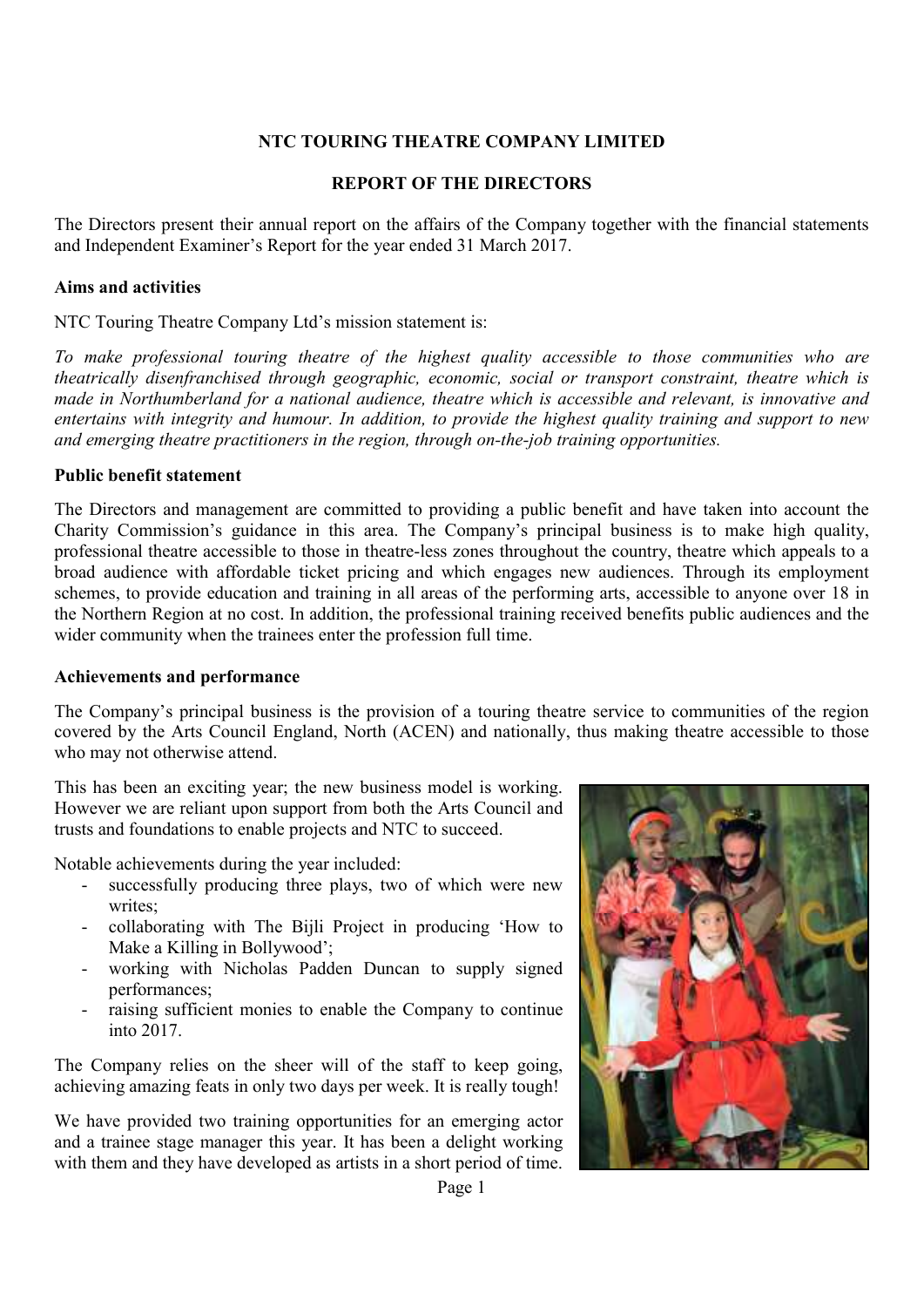## **REPORT OF THE DIRECTORS**

*"In an increasingly connected world of instant information, sharing and entertainment, Deaf British Sign Language users are being left behind even more than usual - for them, English is a distant and unfamiliar language, both dispreferred and inaccessible. Remembering that a touring theatre company brings more to its audience than is presented on the stage... I take great comfort in recognising that NTC is in fact now an internationally-known organisation in my field for what it does, and it should most certainly continue to be a leading example of meeting the needs of all sections in the communities they serve."*  Nicholas Padden Duncan

We would like to thank most warmly all those who have helped us this year; our funders who have supported us and enabled us to produce three exciting, different and challenging plays; the venues and promoters (many of whom are volunteers) who have continued to support us; our audiences who have come to see our shows, our Friends, who now number 59, and last, but not least all the actors, stage managers and design teams who have given their unstinting support to the Company.

Touring programme



During the year, the Company staged three plays: in the autumn it toured 'How to Make a Killing in Bollywood' by Umar Ahmed and Manjot Sumal; for Christmas it was 'Red Riding Hood and Other Stories' by our very own Louis Roberts; and in the Spring we toured a pop-up fun version of an old classic 'Dracula – The Travesty!' adapted by Stewart Howson. In addition, 'Notes from the Front' was reprised for a further 5 performances. The audience and critical response to these productions was excellent.

Key statistics for the year include:

- 67% of the Company's work was new writing.
- The Company employed 102 actor weeks in rehearsal and performance and 88% of actors were locally based.
- The Company provided 41 weeks of employment for technical and production staff, 100% of whom were locally based.
- There were the equivalent of  $1.7$  full-time staff, comprising Artistic Director, Tours Manager, Design Management Associate and Finance Manager.
- The Company gave a total of 102 performances, of which 74% were in the Northern region. The total audience was 5,910.
- Over 306 volunteer venue promoters supported the Company over the 3 shows. There were 22 new venues.

'*A fine family production which offered something for all ages with music, chilling moments, villains and heroes. Louis Roberts' script was top notch; highly entertaining, plenty of fun and a fine take on some classic fairy tales. The cast did an outstanding job of bringing his theatrical creation to life, showing their diversity and talents to play and switch between some very different roles.'*  Northumberland Gazette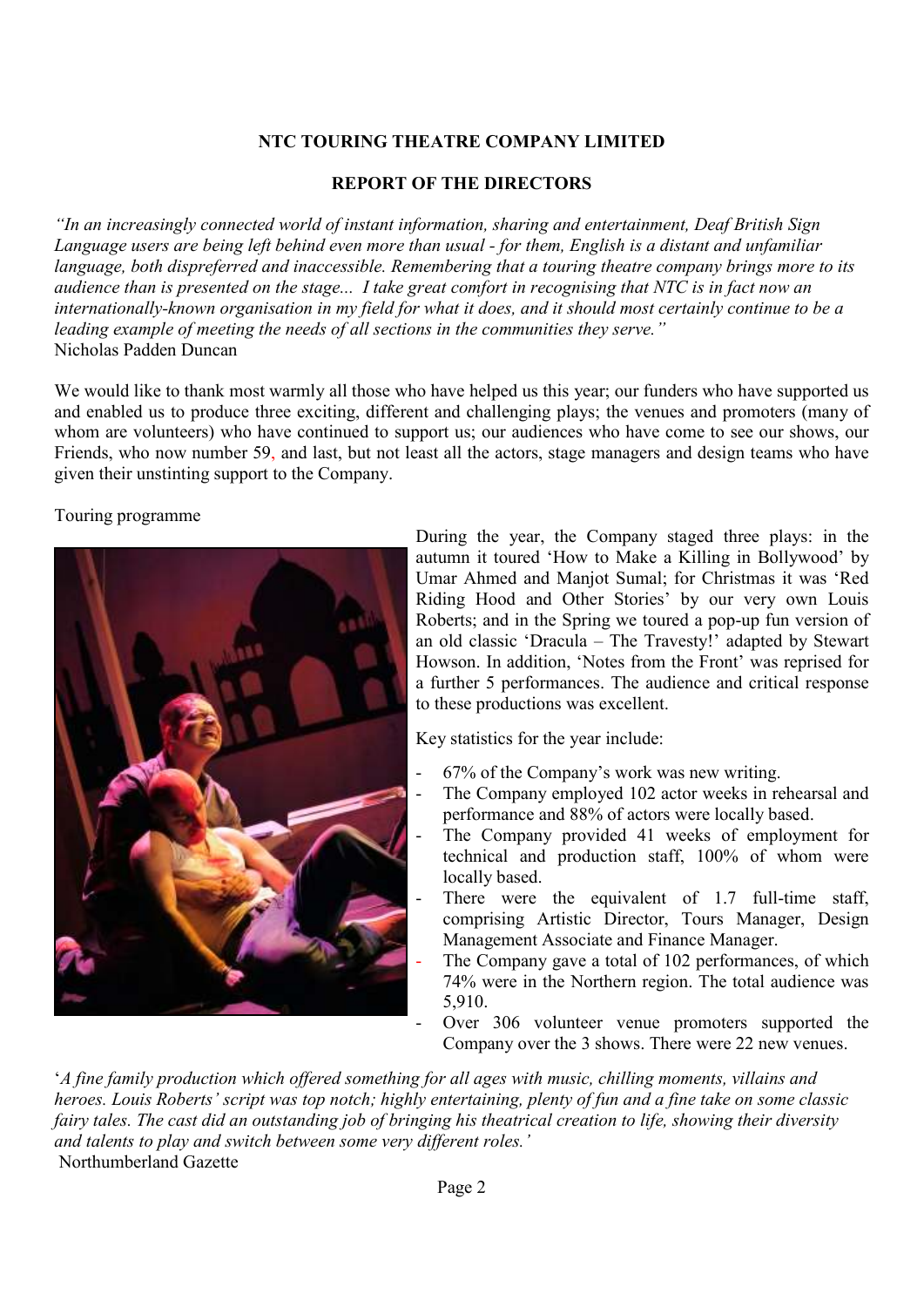### **REPORT OF THE DIRECTORS**

#### Fundraising activities

We succeeded in raising £94,690 (2016 - £107,891) from the Arts Council and Trusts for core and show costs. Many Trusts and Foundations are unable to support more than one project a year or offer the security of long term funding. However, a number of trusts have supported us as often as their guidelines permit and we would like to thank them for their continued support: The Joicey Trust, The Sir James Knott Trust, The Barbour Foundation and The 1989 Willan Charitable Trust, to name but a few. Many thanks also to the Arts Council for supporting both 'How to Make a Killing in Bollywood' and 'Little Red Riding Hood and Other Stories'. We hope that they will continue to support projects. However the nature of our work, which is to provide theatre to smaller audiences, inevitably means it is a struggle to compete with urban-based companies with larger projects and audiences.

This year's Theatre Tax Relief enabled us to produce 'Dracula – The Travesty!' a pop-up for smaller venues. Indeed, the availability of Theatre Tax Relief is proving to be very useful as it is one of the few sources of funding which can be relied upon annually.



*'Super energy – thanks to NTC we get theatre in our community or we would get none'* Etal audience member

We would like to thank everyone who contributed to our donation pot whilst on tour.

### Other activities

We were involved in a number of workshops and activities during the year:

- 3 Shakespeare Workshops were presented to schools on 'Romeo and Juliet' and 'A Midsummer Night's Dream', these were part-funded by Ernest Cook Trust.

*"Some of our s1 and s2 pupils had the fantastic opportunity to work with Northumberland Theatre Company! The touring professionals held two workshops, "Romeo and Juliet" with Mrs McGinnis' s1 class and "A Midsummer's Night Dream" with Mrs Collins' s2 class. Pupils heard scenes from Shakespeare being performed, gained knowledge about Shakespeare and the time in which his plays were first seen and gained fantastic understanding of characters and events. Pupils were a credit to their teachers and to the school and volunteered answers and participation."* Forrester High School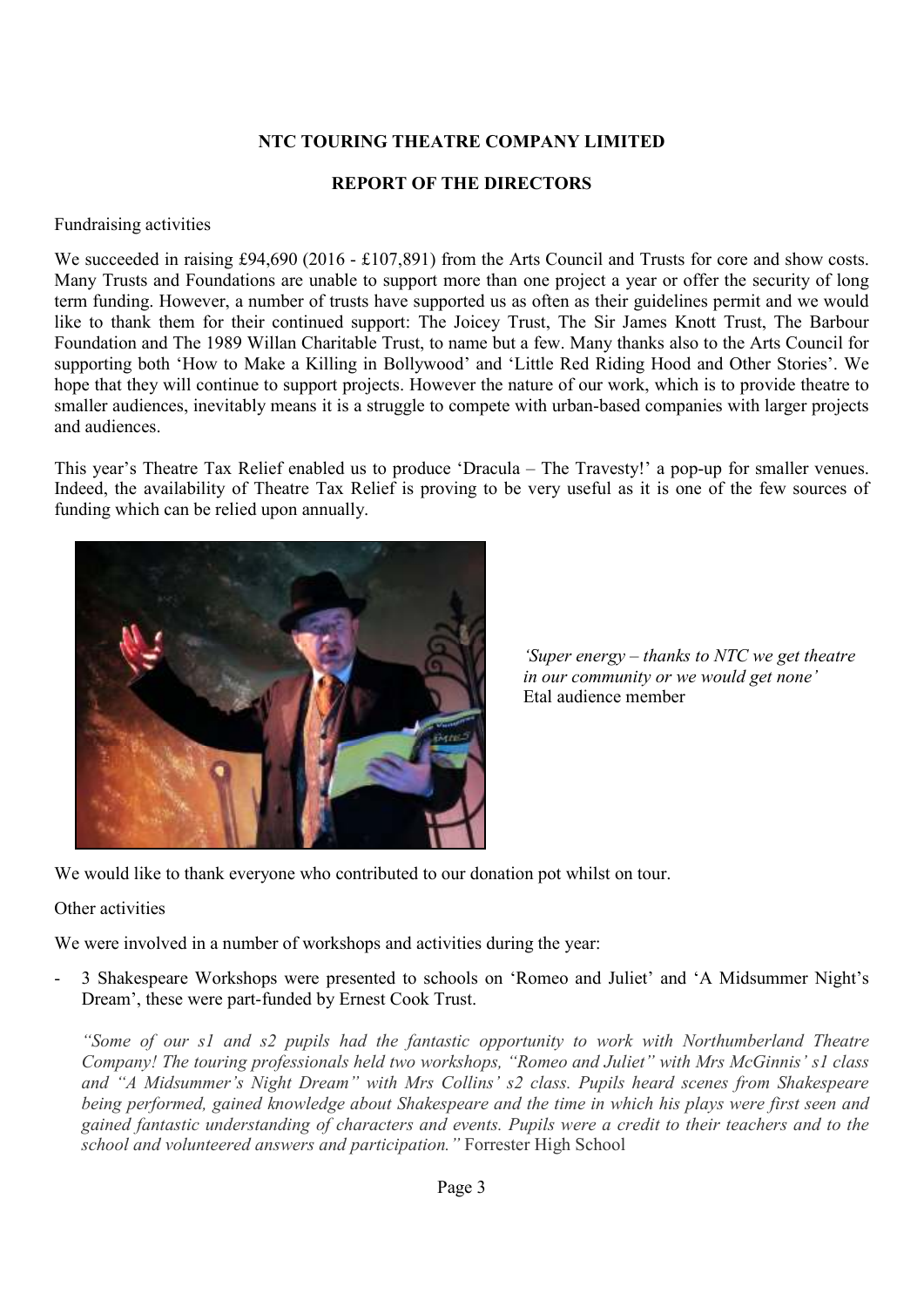## **REPORT OF THE DIRECTORS**

- Our Artistic Director, Gill Hambleton gave careers talks at Cramlington School and Galashiels High School, organised by the ESH group as part of their social value programme.
- Gill Hambleton directed '*Shakespeare's Yorkshire'* at Jervaulx Abbey produced by Louise Best (trainee on 4Scene) of the 'Think Light Platform' and '*Christmas with Bill'* at Masham Town Hall.

The Board would like to thank all the staff for their hard work.

## **Financial review**



A summary of income is shown below:

We have had a fun-packed year, 4 shows toured to many diverse audiences. The part-time week is restricting; however we continue to work towards a level of sustainability which will give us a sound basis for the future.

There was a deficit budgeted for the year of £755; the actual surplus of £23,582 varies due in part to the built-in flexibility in our budgets which is there to react to funding constraints for each project. We also received a £50,000 grant from Northumberland County Council to help keep the show on the road during a period of change. At the year-end £29,713 of this grant has been spent, the outstanding balance of £20,287 will be spent in closing the deal and moving or settling with the new landlord should the deal fail.

Last year, we reported that a sale in principle of the Playhouse property had been agreed with Northumberland County Council and that a move to leasehold property in the region was in progress. Unfortunately, this deal is now very much in the balance since the purchaser made material changes to the terms originally offered at a very late stage in the negotiations, which the Board had no option but to reject. It is likely that any further progress on this matter will be delayed as a result of recent changes to the composition of the County Council, following the local elections in May 2017.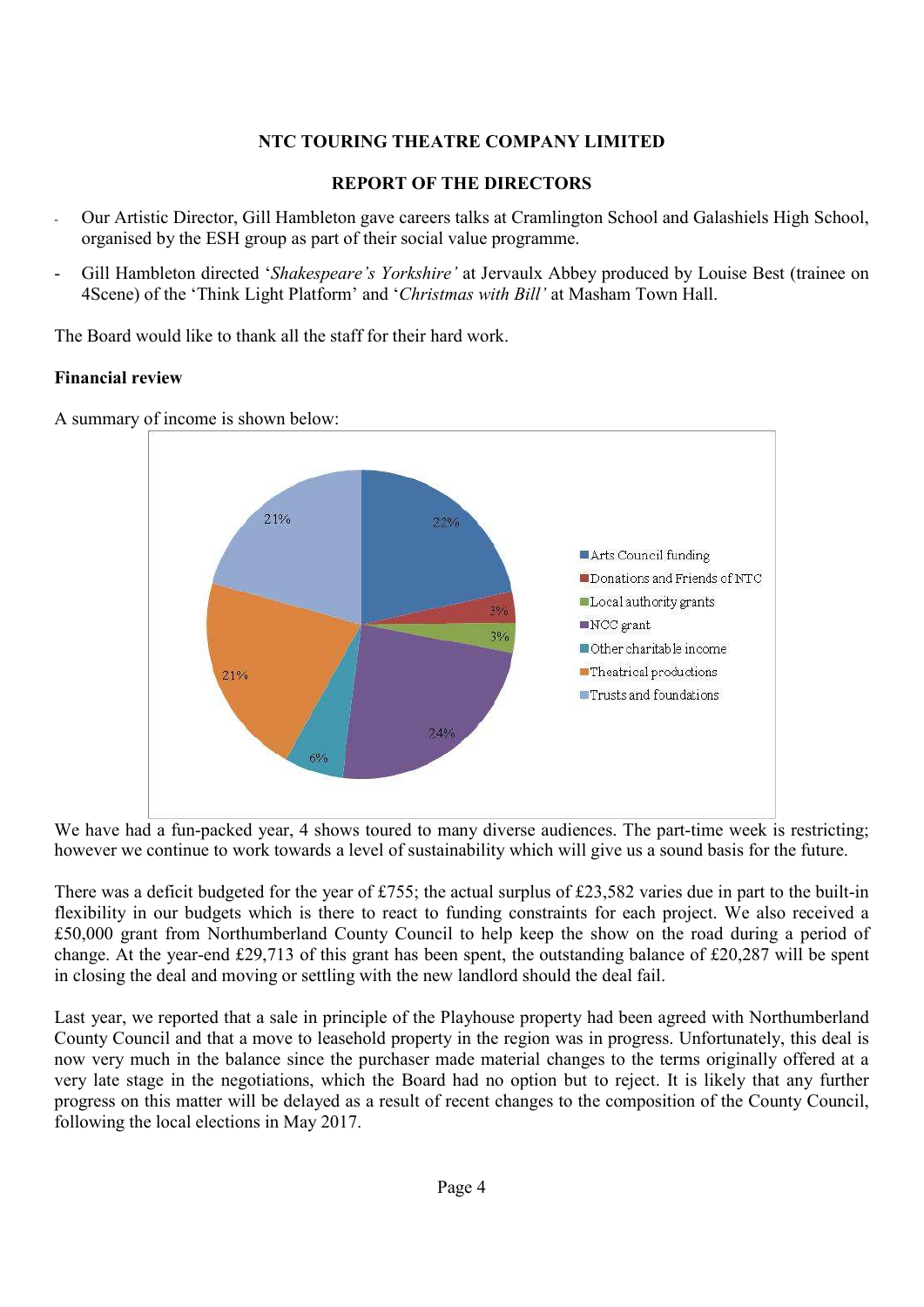## **REPORT OF THE DIRECTORS**

Further to the above, the current tenant of the Playhouse, Alnwick District Playhouse Trust, is in breach of a number of lease covenants, this is being addressed.

Internal and external factors

We are a project funded theatre company; we have to raise funds on a show by show basis. The lack of available recurring funding is a challenge. We are working towards a sustainable level of earned income to support core costs; the Theatre Tax Relief is helping us to achieve this.

Reserves policy and going concern

The Company operates with only limited working reserves, preferring to invest the income into the main programme of work. However, at present the free reserves of £22,128 are lower than the Board would wish and action is to be taken to rectify this situation.

The Board would also like to take the opportunity to highlight that, although the balance sheet reserves look large, these figures include the Playhouse building net book value of £411,115.

Investment policy

Aside from retaining a prudent amount in reserves each year most of the Company's funds are to be spent in the short term so there are few funds for long term investment. Funds are held in short-term deposit accounts.

#### Investment powers

The Directors are able to invest and deal with the monies of the Company not immediately required in such manner as they may from time to time determine.

*'It is clear that play is already an integral part of NTC ethos and process, and to have the opportunity to participate in that with like-minded individuals was a riveting and fulfilling experience. It was so great and refreshing to work with a bunch of people so keen on saying yes, trying ideas, and exploring different ways of bringing the words to life. Playing a handful of different characters during a show is always a challenge. It was really great to participate in the process of creation, watching how the other actors worked and then being guided through doing exercises and games helping me to discover each character that I was playing. The skills, both professional and personal, that I will take away from the experience will be of such value to me. NTC's traineeship is a crucial part of the North East's theatrical industry and vital to what I hope will be many more aspiring actors to come!'*  Jordan Larkin Trainee

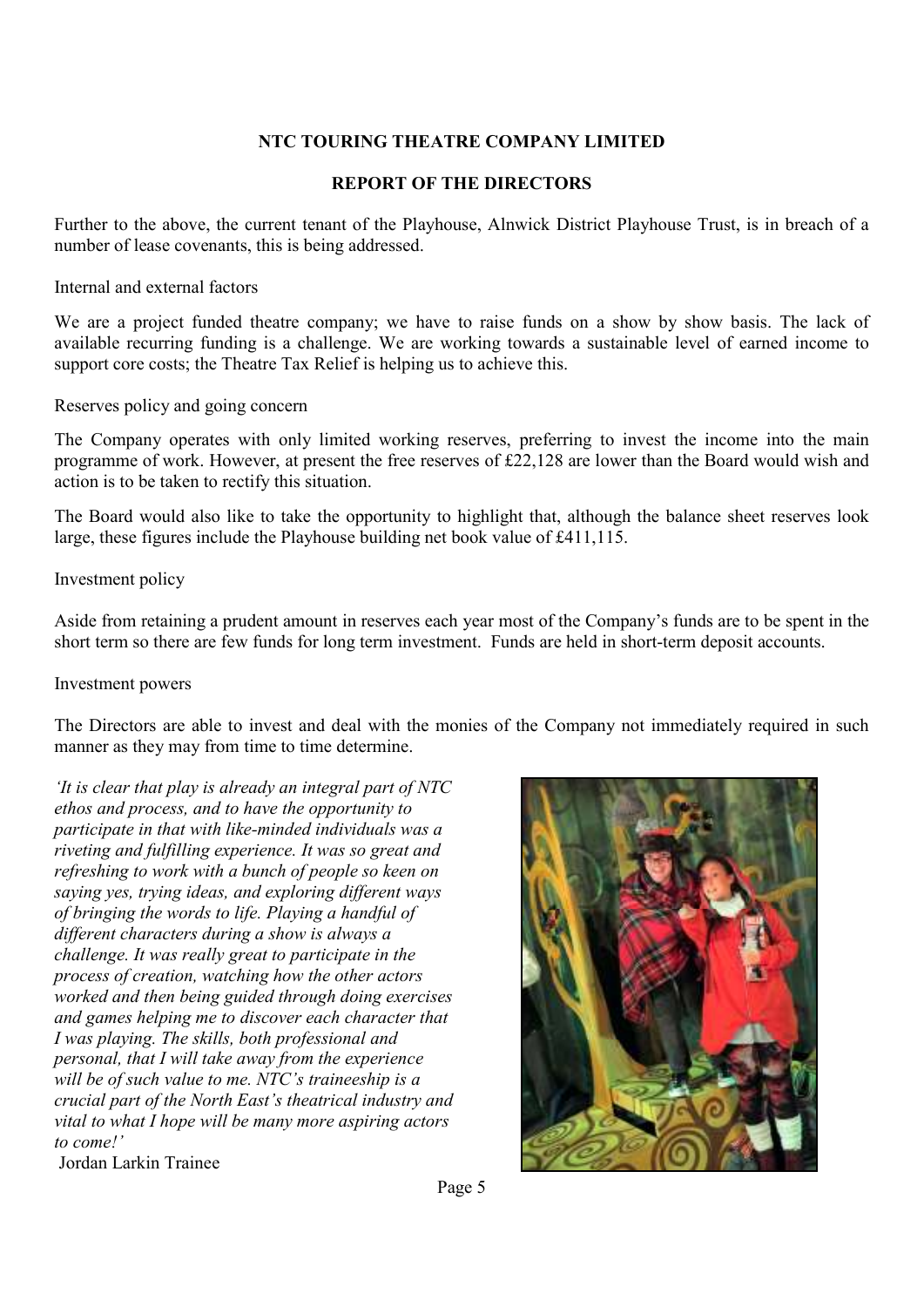## **REPORT OF THE DIRECTORS**

## **Plans for the future**

Confirmed tours in 2017-18:



**The Princess and the Goblin** by George MacDonald adapted by Karen Hirst

The Princess and the Goblin is an exciting adventure about the goblins attempts to steal away the princess and her success in avoiding them with a lot of help from Curdie, the miner's son, and her mysterious great-great-grandmother, who no-one else can see.

A story about growing up, making friends and the importance of family with song, dance and some fun along the way.



## **Barnaby Rudge** by Charles Dickens adapted by Stewart Howson

Set against the backdrop of the Gordon Riots of 1780, 'Barnaby Rudge' is a play for today. A story of mystery and suspense which begins with an unsolved double murder, goes on to involve conspiracy, blackmail, abduction and retribution, and features Grip, a talking pet raven . Barnaby Rudge is a powerful blend of historical realism and 'grotesque' melodrama.



## **Pop-up Wilson's Tales –** a collection of Tales

From Wilson's Tales of the Borders this will be humorous, engaging storytelling theatre enabling intergenerational audiences to understand, enjoy and celebrate the culture, tradition and history of the Borders region.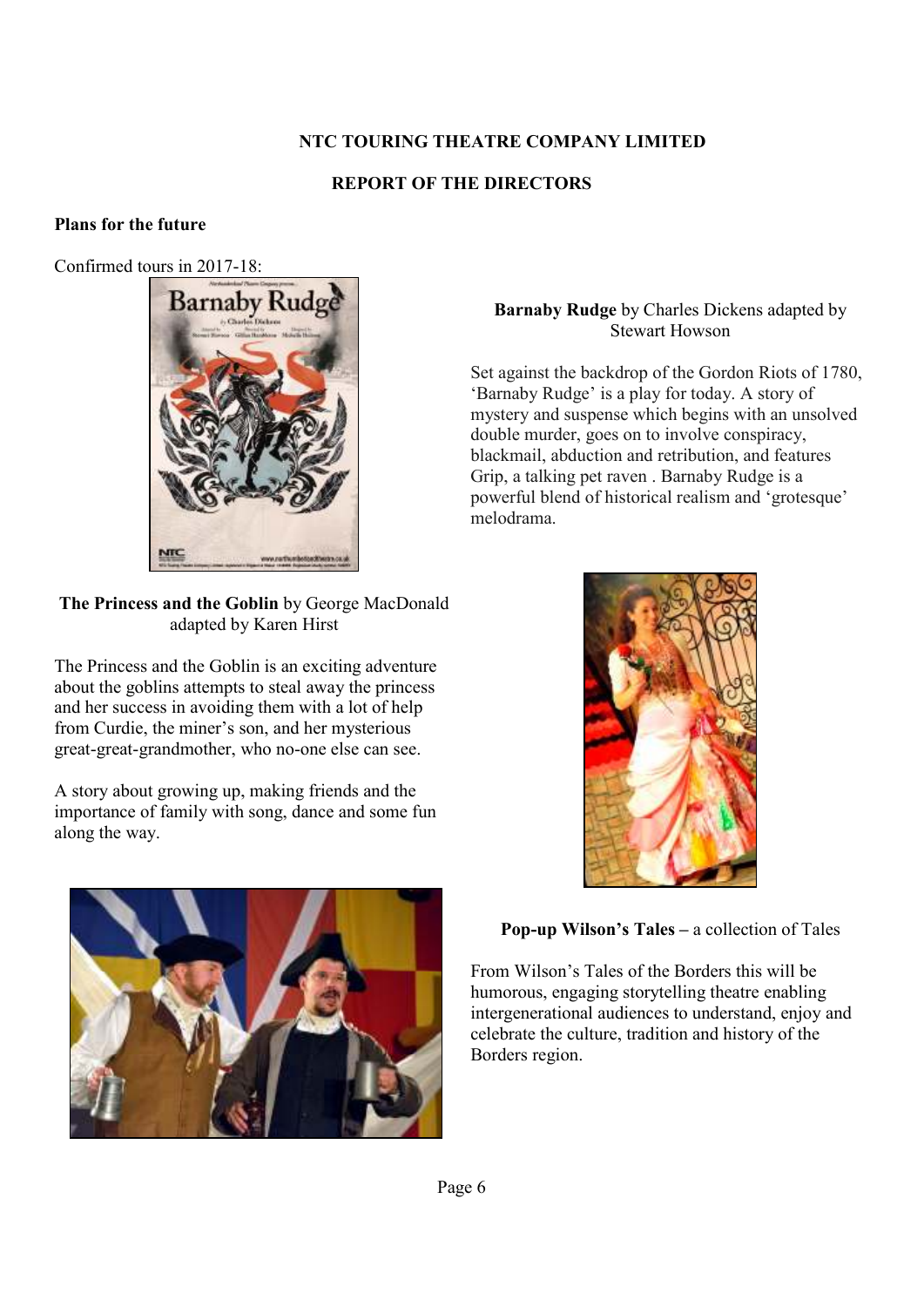## **REPORT OF THE DIRECTORS**

Key objectives

- Source a minimum of two funded shows per annum to enable the continuation of delivery of high quality theatre activities in rural and other disenfranchised communities.
- Achieve regular project funding from Arts Council and other related government funders.
- Seek funding to sustain quality training and support to new and emerging theatre practitioners in the region through trainee opportunities, master classes and workshops*.*
- Seek to review the lease between the Playhouse and NTC to create an agreement to ensure the future of the Playhouse.

#### **Structure, Governance and Management**

Governing document

The Company is a charitable company limited by guarantee, incorporated in England as the Northumberland Theatre Company Limited on 13 September 1979. The Company was established under a Memorandum of Association which established the objects and powers of the charitable company and is governed under its Articles of Association. The Company name was changed to NTC Touring Theatre Company Limited on 1 April 1994.

Recruitment and appointment of the management committee

The directors of the Company are also the charity trustees for the purposes of charity law and under the Company's Articles are known as members of the Management Committee. Under the Articles of Association, the members are elected at the AGM to serve a period of 3 years, subject to ratification at each AGM.

The following directors retire and put themselves forward for re-election:

W Batey C Linaker R Styring

#### Trustee induction and training

New trustees undergo an orientation period to brief them on their legal obligations under charity and company law, the content of the Memorandum and Articles of Association, the committee and decision-making processes, the business plan and the recent financial performance of the Company with the assistance of an induction pack. The trustees meet key employees and other trustees during this period.

Trustees are encouraged to attend brief internal training sessions when required where these will facilitate the undertaking of their role.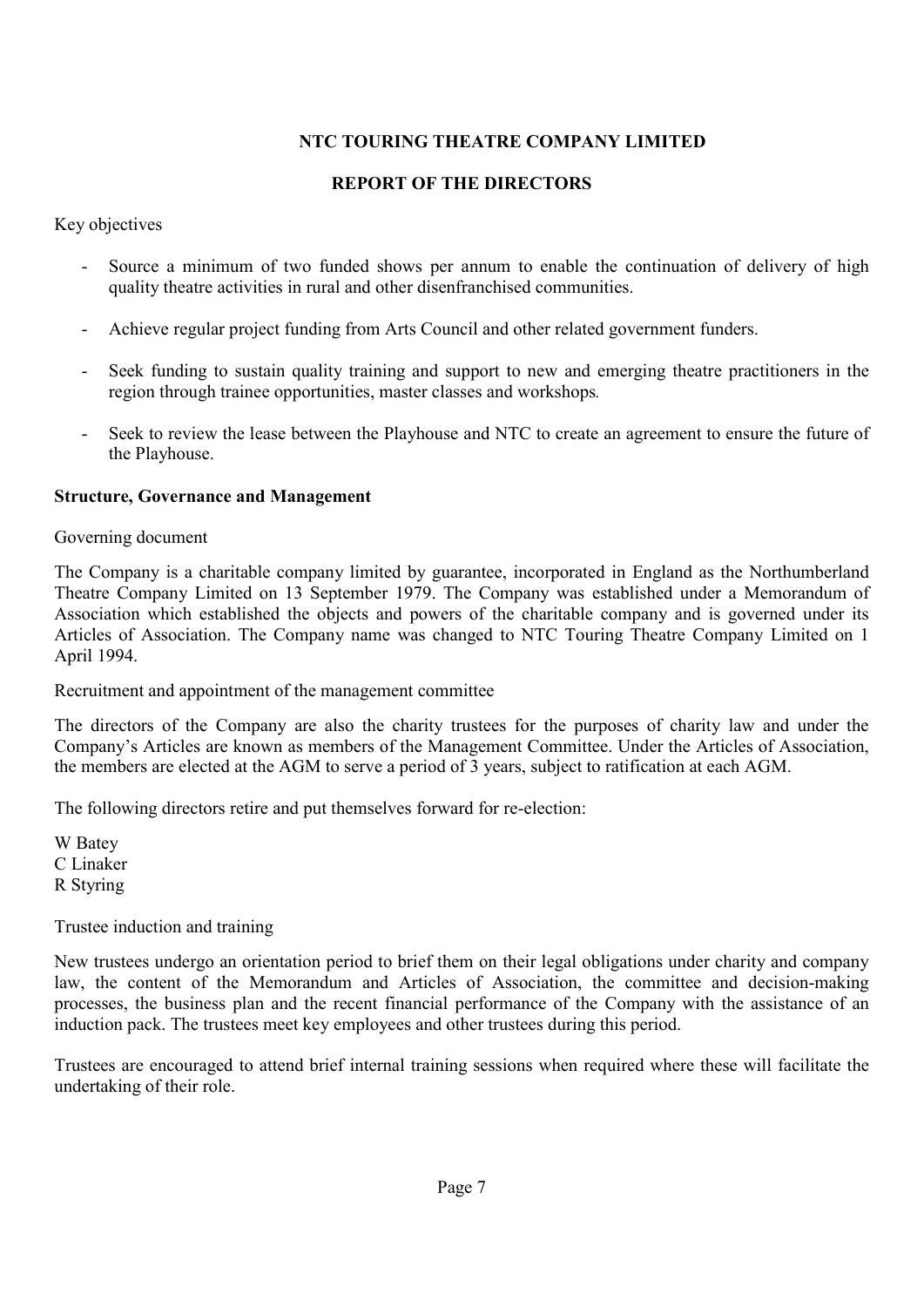## **REPORT OF THE DIRECTORS**

#### **Organisation**

The board of trustees meet quarterly to review the organisation, its results and discuss action required for the future. The audit committee and the employment and finance committee meet twice yearly; the committees were instigated to ensure the smooth running of the organisation. The artistic director is entrusted with the dayto-day running of the Company and is responsible for ensuring that the Company delivers the services specified below.

#### Related Parties

The Company rents part of the premises to The Alnwick District Playhouse Trust, charity number 1020404. Roger Styring is a director of both companies.

The Company receives funding from Northumberland County Council; Cllr S Davey was a member of NTC Touring Theatre Company Limited and an elected member of Northumberland County Council.

#### Risk management

The Directors have conducted their own reviews of major risks to which the Company is exposed and systems have been developed to mitigate those risks. External risks to the funding have led to the development of a strategic plan, a change to full recovery costing of projects, supported by relevant training to identify and pursue new grant funding and revenue raising opportunities. Internal risks are minimised by the implementation of authorisation procedures for all transactions and projects to ensure consistent quality of delivery for all operational aspects of the charitable company. These procedures are regularly reviewed to ensure they still meet the needs of the Company and the Board review the register quarterly.

#### **Reference and Administrative Information**

The Company is also known as the Northumberland Theatre Company.

Company registration number: 01448366

Charity registration number: 509251

Registered office The Playhouse, Bondgate Without, Alnwick, Northumberland NE66 1PQ Directors and members B Ellis (Chair) J Clough (Vice-chair) N Mundy W Batey R Maudslay C Linaker M Buckley S Wilson R Styring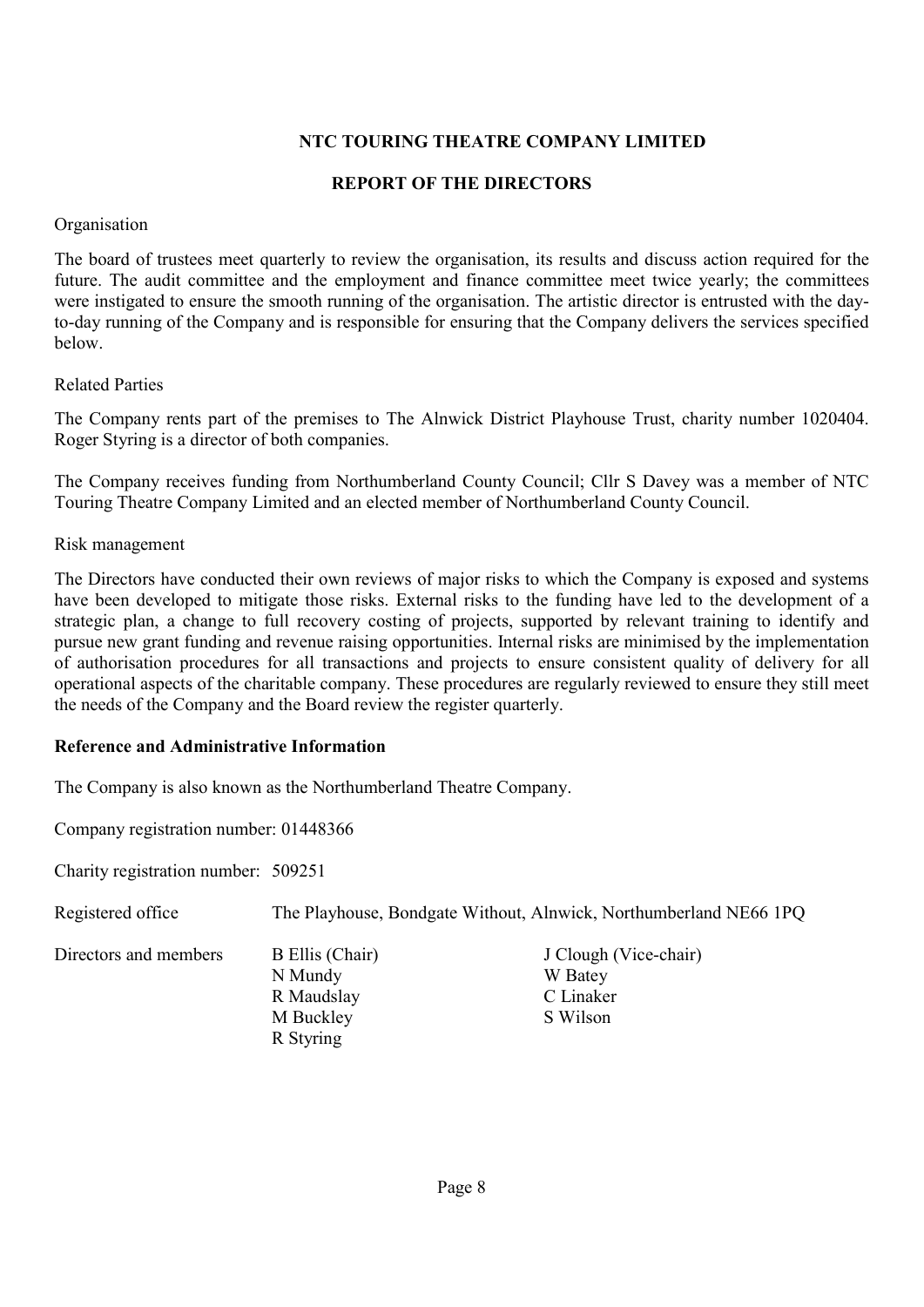## **REPORT OF THE DIRECTORS**

## **Reference and Administrative Information**

| Members              | J Birkett<br>S Davey                                                                                              | A Coburn                                                              |  |  |  |
|----------------------|-------------------------------------------------------------------------------------------------------------------|-----------------------------------------------------------------------|--|--|--|
| Secretary            | K Hirst                                                                                                           |                                                                       |  |  |  |
| Senior Management    | G Hambleton                                                                                                       | Artistic Director                                                     |  |  |  |
| Independent Examiner | S Slater ACA, RMT Accountants & Business Advisors Limited, Gosforth Park<br>Avenue, Newcastle upon Tyne NE12 8EG  |                                                                       |  |  |  |
| <b>Bankers</b>       |                                                                                                                   | Lloyds Bank plc, 24 Bondgate Within, Alnwick, Northumberland NE66 1TD |  |  |  |
| Our contact details: | www.northumberlandtheatre.co.uk<br>web:<br>email: admin@northumberlandtheatre.co.uk<br>01665 602586<br>telephone: |                                                                       |  |  |  |

## **Directors' Responsibilities**

The directors are responsible for preparing the Directors' Report and the financial statements in accordance with applicable law and United Kingdom Accounting Standards (United Kingdom Generally Accepted Accounting Practice).

Company law requires the trustees to prepare financial statements for each financial year which give a true and fair view of the state of affairs of the charitable company and of the incoming resources and application of resources, including the income and expenditure, of the charitable company for that period. In preparing these financial statements, the trustees are required to:

- select suitable accounting policies and then apply them consistently;
- observe the methods and principles in the Charities SORP;
- make judgments and accounting estimates that are reasonable and prudent;
- state whether applicable UK Accounting Standards have been followed, subject to any material departures disclosed and explained in the financial statements, and
- prepare the financial statements on the going concern basis unless it is inappropriate to presume that the charitable company will continue in business.

The trustees are responsible for keeping adequate accounting records that disclose with reasonable accuracy at any time the financial position of the charitable company and enable them to ensure that the financial statements comply with the Companies Act 2006. They are also responsible for safeguarding the assets of the charitable company and hence for taking reasonable steps for the prevention and detection of fraud and other irregularities.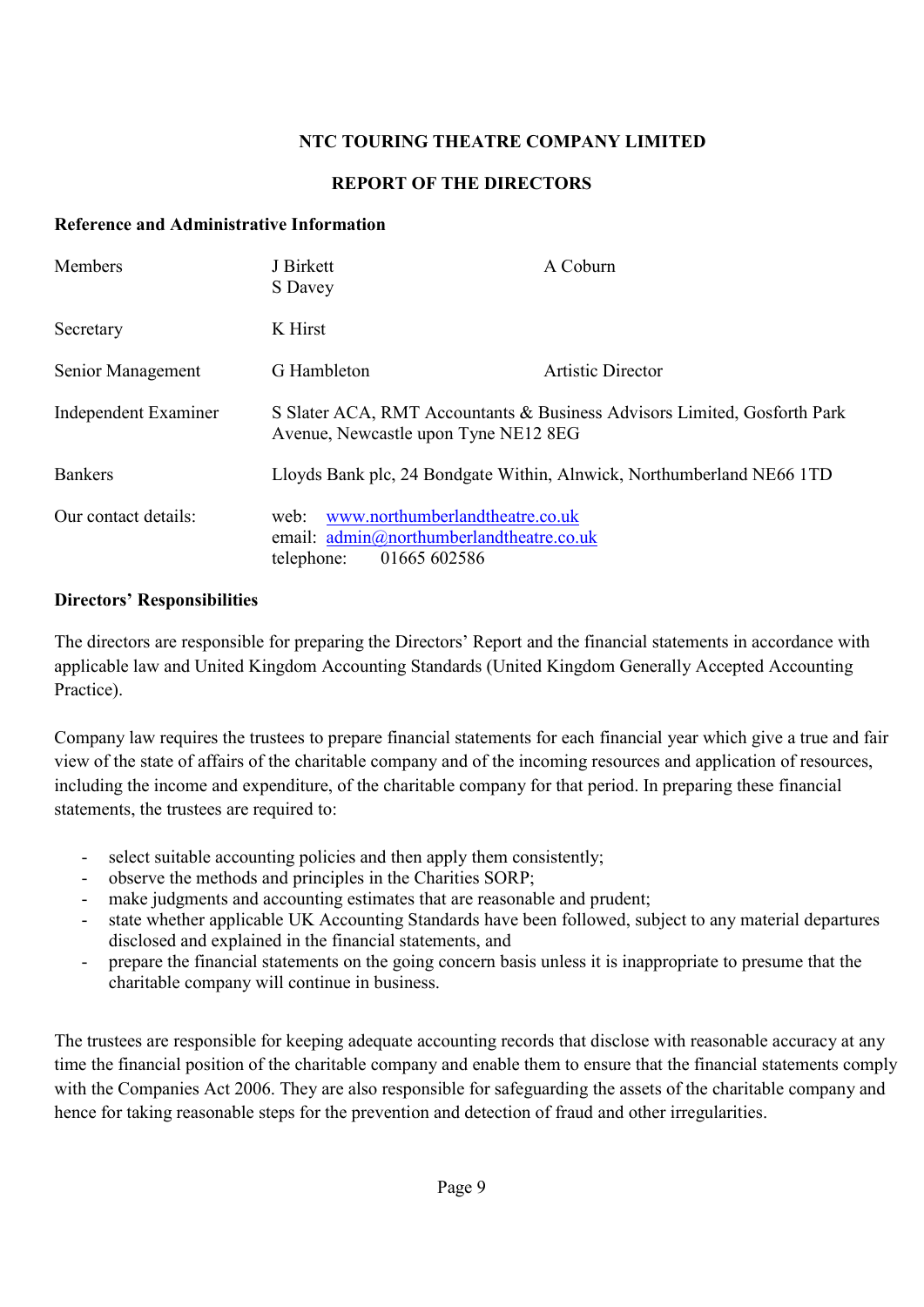## **REPORT OF THE DIRECTORS**

### **Directors' Responsibilities**

In so far as the trustees are aware:

- there is no relevant information of which the charitable company's independent examiner is unaware; and
- the trustees have taken all steps that they ought to have taken to make themselves aware of any relevant information and to establish that the independent examiner is aware of that information.

The above report has been prepared in accordance with the Accounting and Reporting by Charities: Statement of Recommended Practice applicable to charities preparing their accounts in accordance with the Financial Reporting Standard applicable in the UK and Republic of Ireland (FRS 102) and in accordance with the special provisions of part 15 of the Companies Act 2006 relating to small companies.

....................................... Signed on behalf of the Board of Directors B Ellis Chair Approved by the Board:................................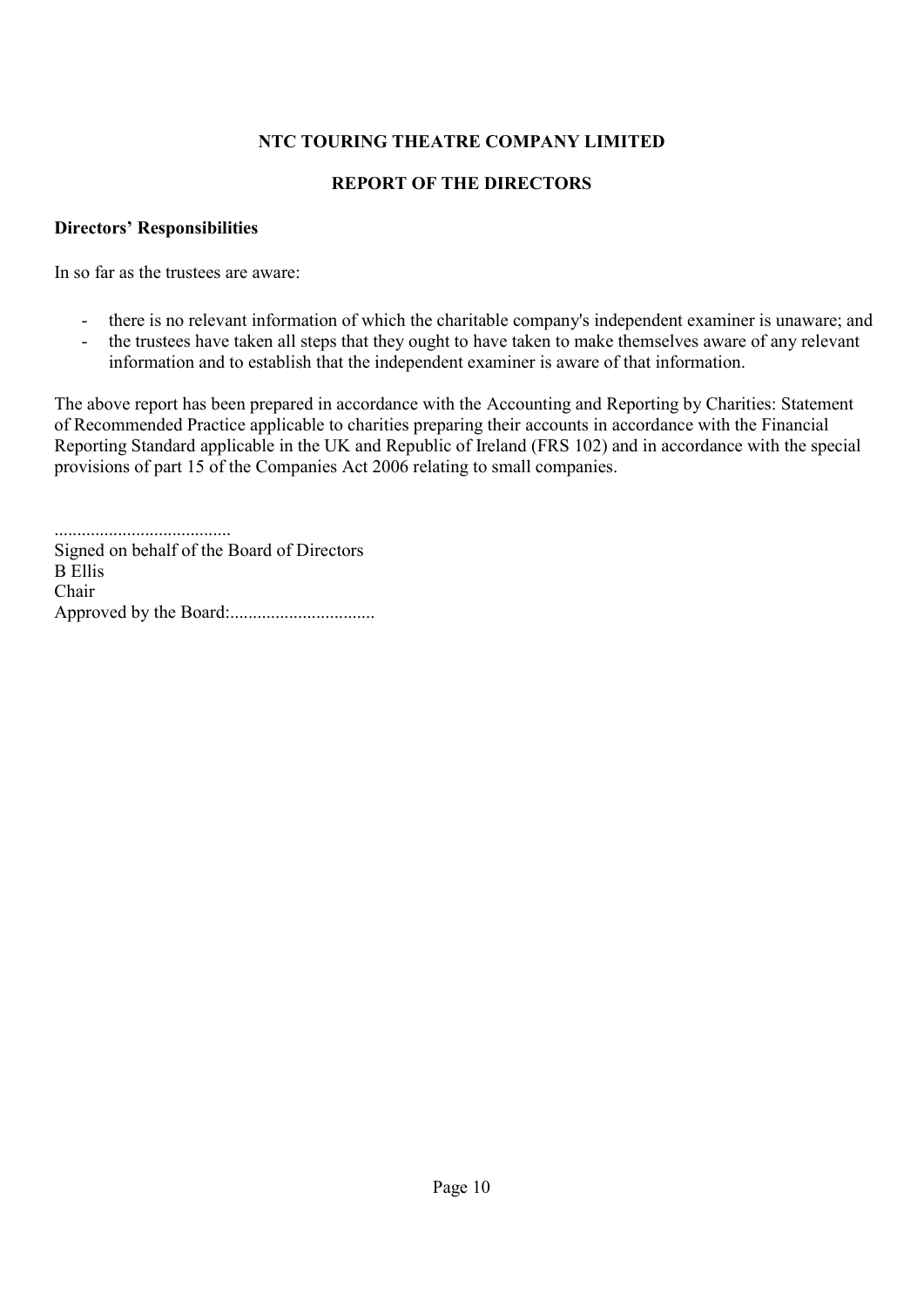## **INDEPENDENT EXAMINER'S REPORT TO THE TRUSTEES OF**

# **NTC TOURING THEATRE COMPANY LIMITED**

I report on the accounts of the charity for the year ended 31 March 2017, which are set out on pages 13 to 22.

### **Respective responsibilities of trustees and examiner**

The charity's trustees, who are also directors of NTC Touring Theatre Company Limited for the purposes of company law, are responsible for the preparation of the accounts. The charity's trustees consider that an audit is not required for this year under section 144(2) of the Charities Act 2011 (the 2011 Act) and that an independent examination is needed.

Having satisfied myself that the charity is not subject to audit under company law and is eligible for independent examination, it is my responsibility to:

- (a) examine the accounts under section 145 of the 2011 Act;
- (b) to follow the procedures laid down in the general Directions given by the Charity Commission under section 145(5)(b) of the 2011 Act; and
- (c) to state whether particular matters have come to my attention.

### **Basis of independent examiner's report**

My examination was carried out in accordance with the general Directions given by the Charity Commission. An examination includes a review of the accounting records kept by the charity and a comparison of the accounts presented with those records. It also includes consideration of any unusual items or disclosures in the accounts, and seeking explanations from you as trustees concerning any such matters. The procedures undertaken do not provide all the evidence that would be required in an audit and consequently no opinion is given as to whether the accounts present a 'true and fair view' and the report is limited to those matters set out in the statement below.

#### **Independent examiner's statement**

In connection with my examination, no matter has come to my attention:

- (a) which give me reasonable cause to believe that in any material respect the requirements:
	- (i) to keep accounting records in accordance with section 386 of the Companies Act 2006; and

(ii) to prepare accounts which accord with the accounting records and comply with the accounting requirements of section 396 of the Companies Act 2006 and with the methods and principles of the Statement of Recommended Practice: Accounting and Reporting by Charities;

have not been met; or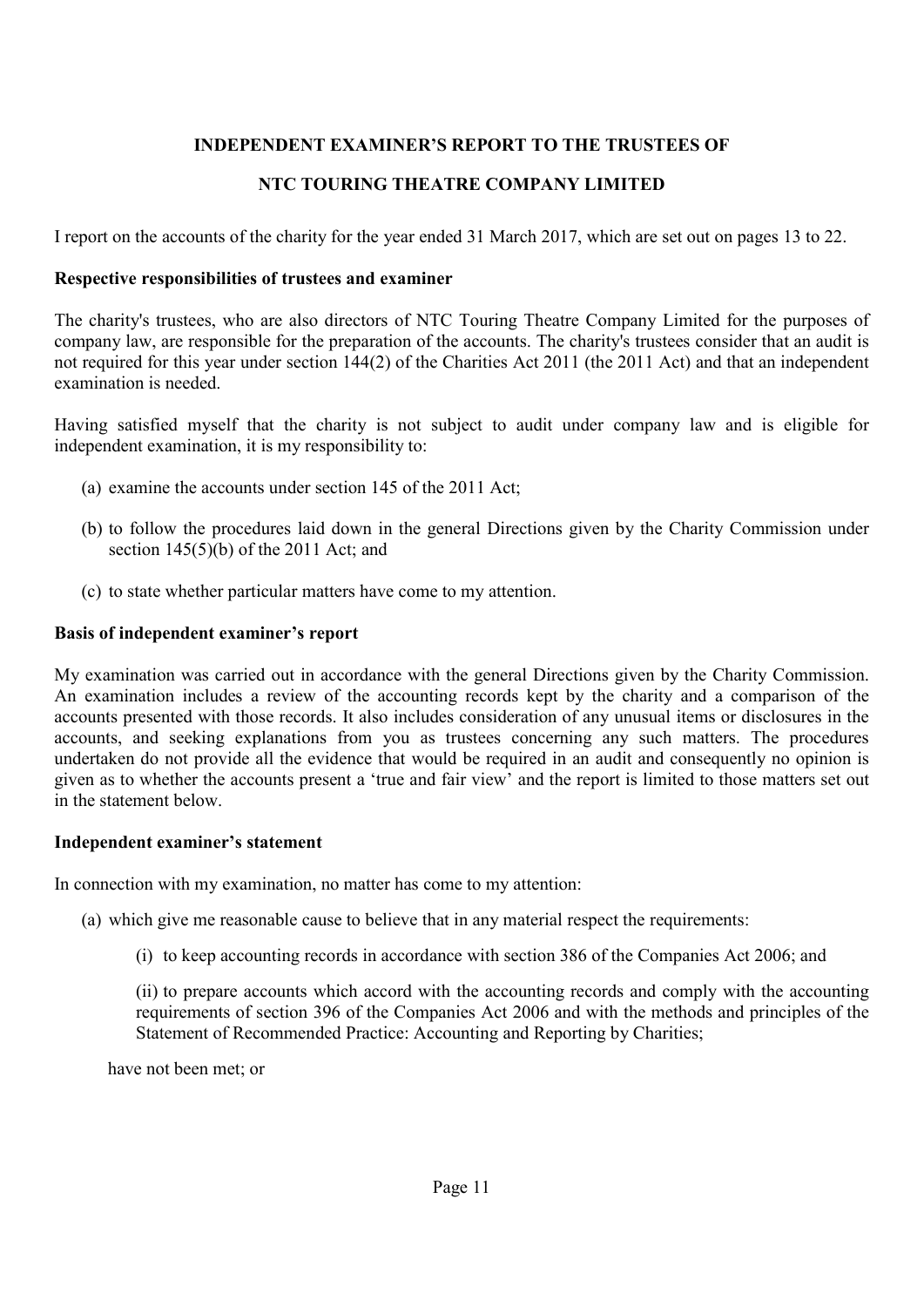### **INDEPENDENT EXAMINER'S REPORT TO THE TRUSTEES OF**

## **NTC TOURING THEATRE COMPANY LIMITED**

(b) to which, in my opinion, attention should be drawn in order to enable a proper understanding of the accounts to be reached.

................................................

Stephen Slater ACA

For and on behalf of RMT Accountants & Business Advisors Ltd Gosforth Park Avenue Newcastle upon Tyne NE12 8EG

Date: .................................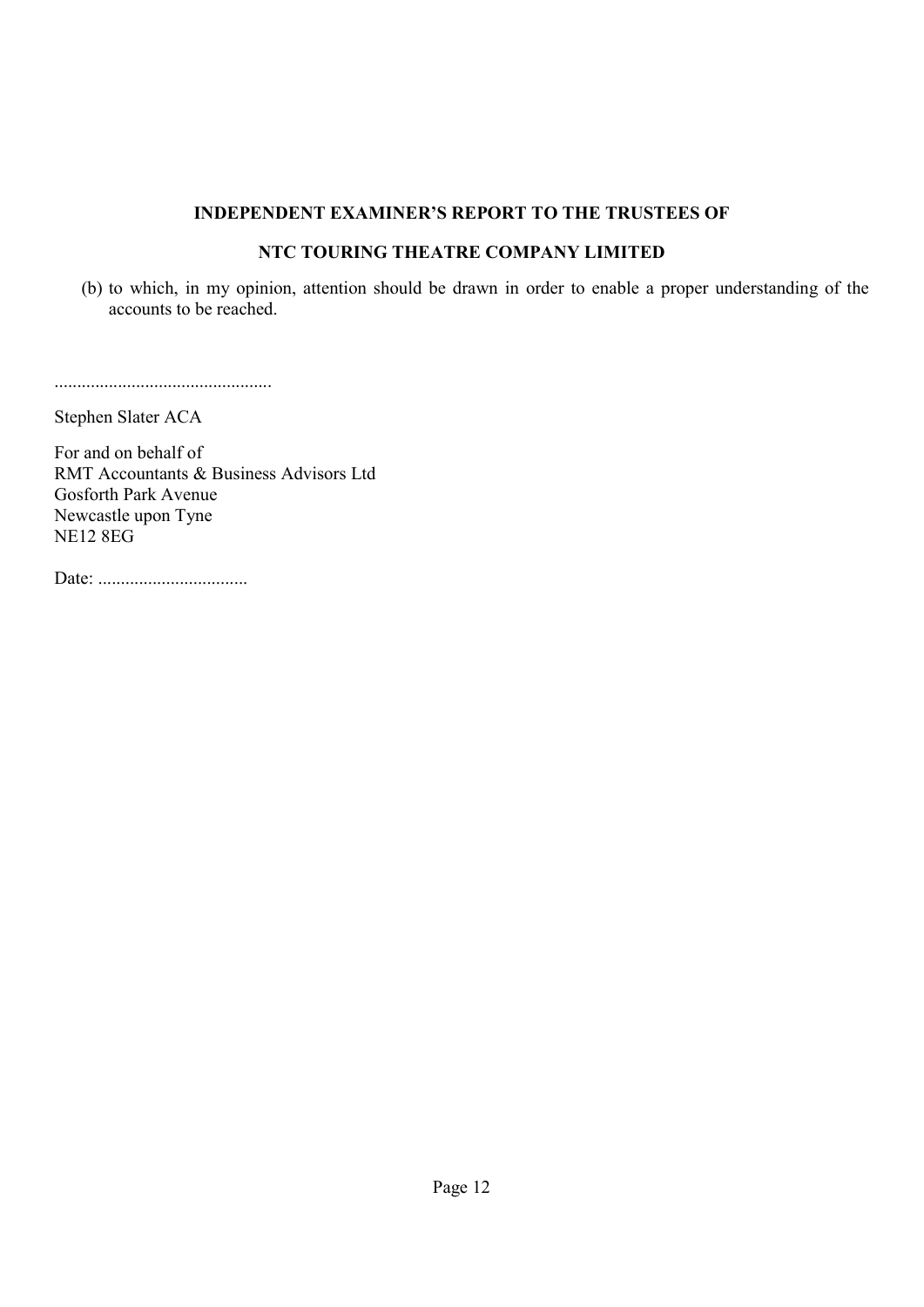## **STATEMENT OF FINANCIAL ACTIVITIES AND INCOME AND EXPENDITURE ACCOUNT FOR THE YEAR ENDED 31 MARCH 2017**

|                                        | <b>Notes</b>     |          | <b>Unrestricted Funds</b><br><b>General</b> Designated | Restricted<br><b>Funds</b> | <b>Total</b><br>2017 | 2016             |
|----------------------------------------|------------------|----------|--------------------------------------------------------|----------------------------|----------------------|------------------|
|                                        |                  | £        | £                                                      | £                          | £                    | £                |
| <b>INCOME FROM:</b>                    |                  |          |                                                        |                            |                      |                  |
| Income from donations:                 |                  |          |                                                        |                            |                      |                  |
| Voluntary income                       | $\overline{2}$   | 36,339   | 50,000                                                 | 65,072                     | 151,411              | 114,514          |
| Income from charitable activities:     |                  |          |                                                        |                            |                      |                  |
| Theatrical productions                 |                  | 41,102   | $\boldsymbol{0}$                                       | $\boldsymbol{0}$           | 41,102               | 30,760           |
| Other charitable activities            |                  | 15,939   | $\boldsymbol{0}$                                       | $\boldsymbol{0}$           | 15,939               | 12,213           |
| Investment income                      |                  | 13       | $\boldsymbol{0}$                                       | $\boldsymbol{0}$           | 13                   | $\overline{4}$   |
| <b>TOTAL INCOME</b>                    |                  | 93,393   | 50,000                                                 | 65,072                     | 208,465              | 157,491          |
| <b>EXPENDITURE ON:</b>                 | 3                |          |                                                        |                            |                      |                  |
| Raising funds                          |                  |          |                                                        |                            |                      |                  |
| Costs of generating voluntary income   |                  | 13,320   | $\boldsymbol{0}$                                       | $\boldsymbol{0}$           | 13,320               | 23,753           |
| Charitable activities:                 |                  |          |                                                        |                            |                      |                  |
| Theatrical productions                 |                  | 80,167   | 25,344                                                 | 61,395                     | 166,906              | 153,964          |
| Other charitable costs                 |                  | 12,416   | 7,011                                                  | $\boldsymbol{0}$           | 19,427               | 10,885           |
| TOTAL EXPENDITURE                      | 4                | 105,903  | 32,355                                                 | 61,395                     | 199,653              | 188,602          |
| NET INCOME/EXPENDITURE ON              |                  |          |                                                        |                            |                      |                  |
| ORDINARY ACTIVITIES BEFORE TAXATION    | $\boldsymbol{0}$ | (12,510) | 17,645                                                 | 3,677                      |                      | 8,812 (31,111)   |
| Taxation                               | $\boldsymbol{7}$ | 14,770   | $\boldsymbol{0}$                                       | $\boldsymbol{0}$           | 14,770               | 13,401           |
| NET INCOME/EXPENDITURE ON              |                  | 2,260    | 17,645                                                 | 3,677                      |                      | 23,582 (17,710)  |
| ORDINARY ACTIVITIES AFTER TAXATION     |                  |          |                                                        |                            |                      |                  |
| Transfers between funds                | 14               | 3,447    | (970)                                                  | (2, 477)                   | $\boldsymbol{0}$     | $\boldsymbol{0}$ |
| NET MOVEMENT IN FUNDS FOR THE YEAR     |                  | 5,707    | 16,675                                                 | 1,200                      |                      | 23,582 (17,710)  |
| FUNDS BROUGHT FORWARD AT 1 APRIL 2016  | 14               | 66,996   | 371,264                                                | $\boldsymbol{0}$           |                      | 438,260 455,970  |
| FUNDS CARRIED FORWARD AT 31 MARCH 2017 | 14               | 72,703   | 387,939                                                | 1,200                      |                      | 461,842 438,260  |
|                                        |                  |          |                                                        |                            |                      |                  |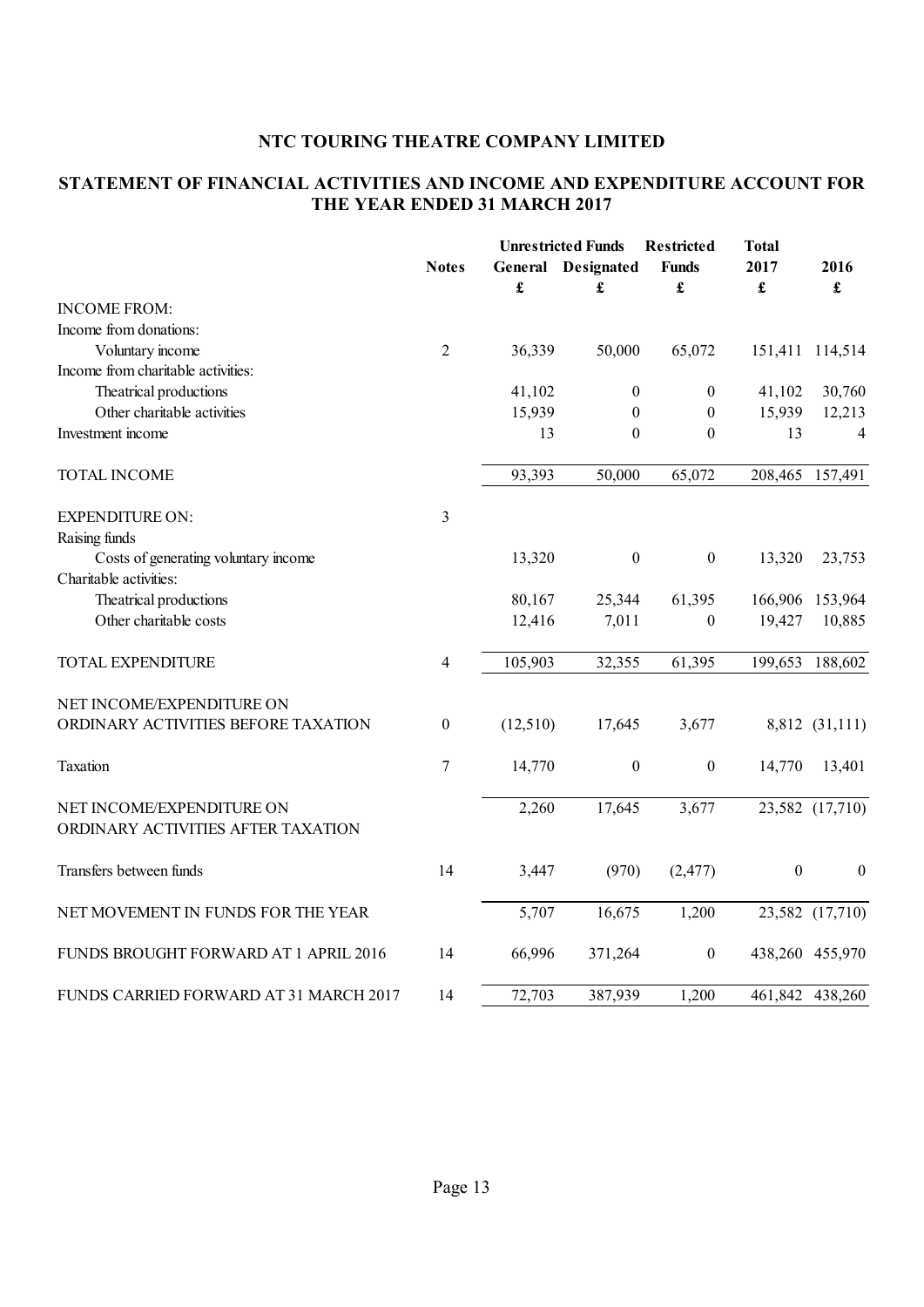#### **BALANCE SHEET AS AT 31 MARCH 2017**

|                                                | <b>Notes</b> | 2017                 |         | 2016            |                  |
|------------------------------------------------|--------------|----------------------|---------|-----------------|------------------|
| <b>FIXED ASSETS</b>                            |              | $\pmb{\mathfrak{L}}$ | £       | £               | £                |
| <b>Tangible Assets</b>                         | 8            |                      | 414,197 |                 | 418,838          |
| <b>CURRENT ASSETS</b>                          |              |                      |         |                 |                  |
| Debtors                                        | 9            | 19,581               |         | 14,576          |                  |
| Cash at Bank and in hand                       |              | 32,799<br>52,380     |         | 9,166<br>23,742 |                  |
| CREDITORS: Amounts falling due within one year | 10           | (4, 735)             |         | (4,320)         |                  |
| NET CURRENT ASSETS                             |              |                      | 47,645  |                 | 19,422           |
| <b>NET ASSETS</b>                              |              |                      | 461,842 |                 | 438,260          |
| <b>CAPITAL FUNDS</b>                           |              |                      |         |                 |                  |
| Unrestricted funds:                            |              |                      |         |                 |                  |
| General funds                                  |              |                      | 72,703  |                 | 66,996           |
| Designated funds                               |              |                      | 387,939 |                 | 371,264          |
| Restricted funds                               |              |                      | 1,200   |                 | $\boldsymbol{0}$ |
| TOTAL CHARITY FUNDS                            | 14           |                      | 461,842 |                 | 438,260          |

For the financial year ended 31 March 2017 the charitable company was entitled to exemption from audit under section 477 of the Companies Act 2006 relating to small companies. The members have not required the charitable company to obtain an audit of its financial statements for the year in question in accordance with section 476 of the Act. The directors acknowledge their responsibilities for complying with the requirements of the Companies Act 2006 with respect to accounting records and the preparation of the accounts.

These financial statements have been prepared in accordance with the special provisions relating to small companies within Part 15 of the Companies Act 2006.

Approved by the board of directors and authorised for issue on .................................. and signed on its behalf.

.....................................................

B Ellis Chair Approved by the Board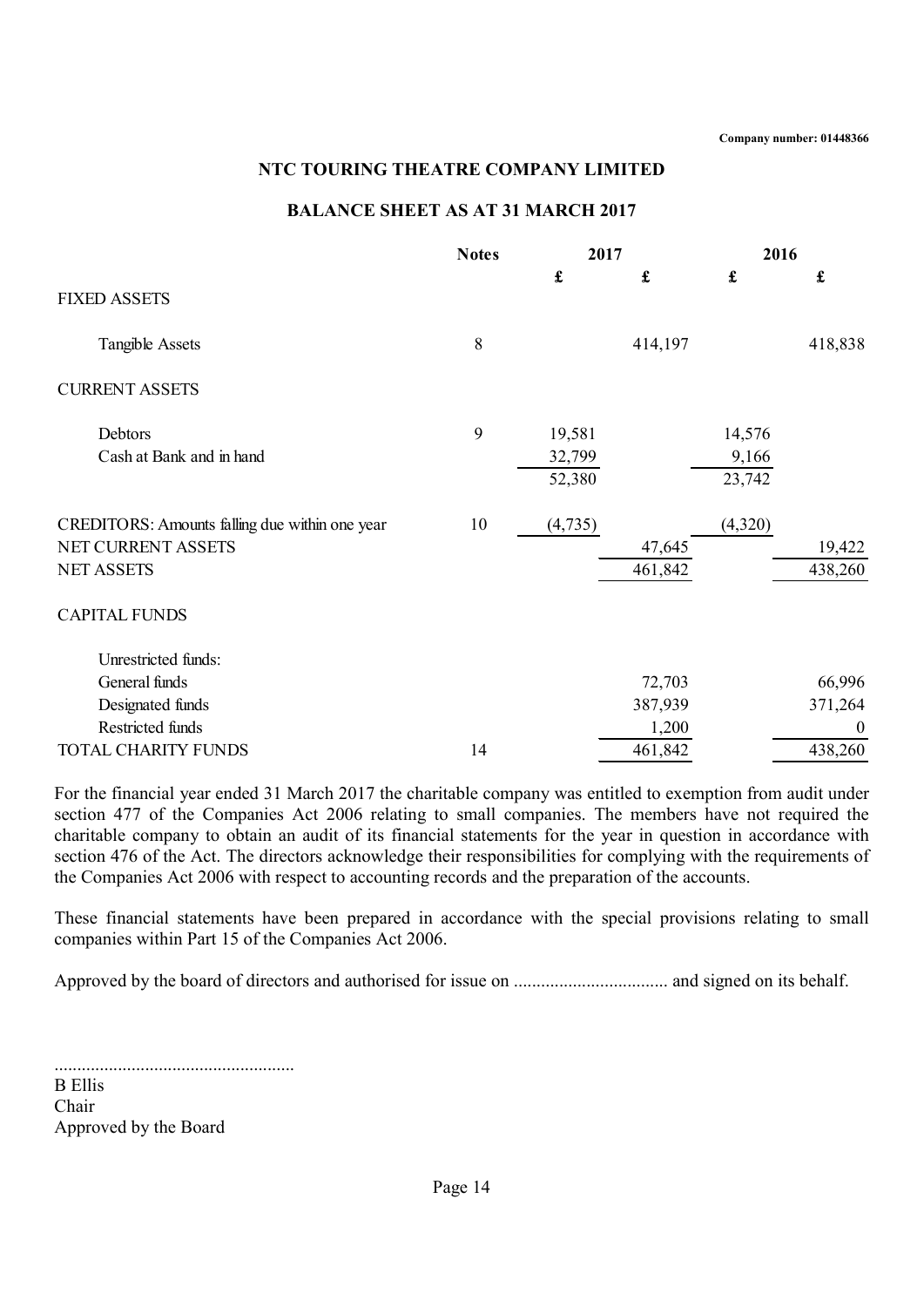## **NOTES TO THE FINANCIAL STATEMENTS FOR THE YEAR ENDED 31 MARCH 2017**

### 1. ACCOUNTING POLICIES

The following accounting policies have been applied consistently in dealing with items which are considered material in relation to the Company's financial statements: -

#### a) Basis of preparation

The financial statements have been prepared under the historical cost convention with items recognised at cost or transaction value unless otherwise stated in the relevant notes to these accounts. The financial statements have been prepared in accordance with Accounting and Reporting by Charities: Statement of Recommended Practice applicable to charities preparing their accounts in accordance with the Financial Reporting Standard applicable in the UK and Republic of Ireland (FRS 102) (effective 1 January 2015) - (Charities SORP (FRS 102)), the Financial Reporting Standard applicable in the UK and Republic of Ireland (FRS 102) and the Companies Act 2006.

NTC Touring Theatre Company Limited meets the definition of a public benefit entity under FRS 102.

#### b) Going concern

The financial statements are prepared on a going concern basis; the Company has a new business model that is working. The directors are in discussion about the sale of the Playhouse property to the Northumberland County Council; should the sale go ahead this will affirm the Company's future as a going concern.

#### c) Tangible fixed assets

Tangible fixed assets are stated at cost less accumulated depreciation. Items of equipment are capitalised where the purchase price exceeds £200. Depreciation is provided on all tangible fixed assets in equal instalments over their estimated useful lives down to their residual values. The following rates have been applied: -

| Freehold property            | 2% straight line  |
|------------------------------|-------------------|
| <b>Fixtures and fittings</b> | 20% straight line |
| Plant and equipment          | 20% straight line |
| Motor vehicles               | 20% straight line |

#### d) Cash flow

The financial statements do not include a cash flow statement because the Company, as a small reporting entity, is exempt from the requirement to prepare such a statement.

#### e) Grants

Grants, including grants for the purchase of fixed assets, are recognised in full in the Statement of Financial Activities upon a receivable basis.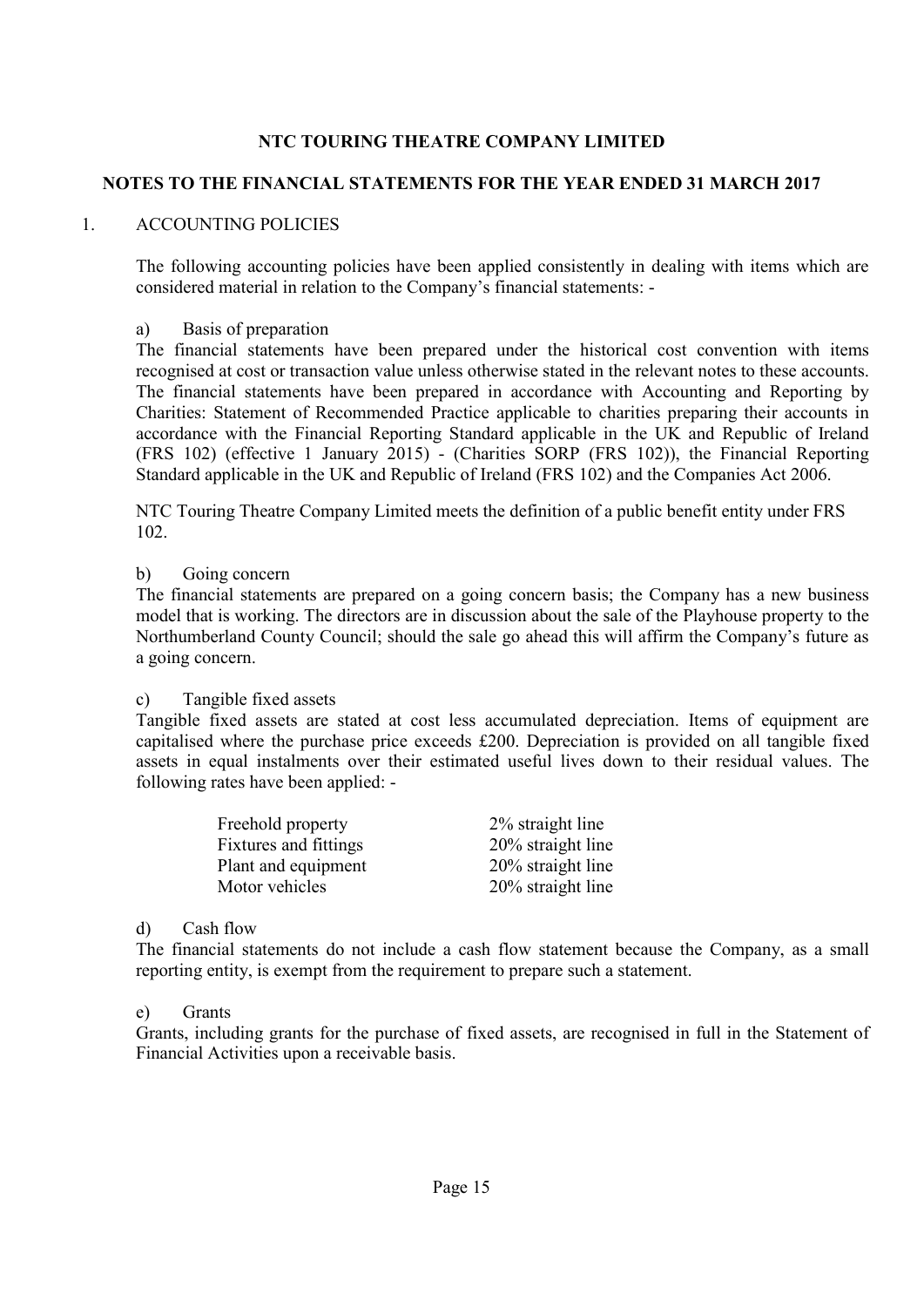## **NOTES TO THE FINANCIAL STATEMENTS FOR THE YEAR ENDED 31 MARCH 2017**

### 1. ACCOUNTING POLICIES (continued)

#### f) Other incoming resources

Other income is shown exclusive of VAT, where applicable, and is included when receivable.

### g) Leased assets

Two thirds of the Playhouse is leased to Alnwick District Playhouse Trust on a non-commercial basis, rentals are shown as income on a receivable basis.

Rentals applicable to operating leases where substantially all of the benefits and risks of ownership remain with the lessor are charged against income as incurred.

#### h) Expenditure

Expenditure is recognisable in the period in which it is incurred. Expenses are analysed between:

- Costs of raising funds that represent the costs of securing support and donations;
- Costs relating to charitable activities comprise those costs incurred by the Company in the delivery of its activities and services for its beneficiaries. It includes both costs that can be directly allocated to such activities and those of an indirect nature necessary to support them;
- Other costs include those costs associated with meeting the constitutional and statutory requirements of the Company and include the costs linked to the strategic management of the Company;
- Support costs relating to a single activity are allocated directly to that activity. Where costs relate to several activities they have been apportioned as set out in note 3.

## i) Financial instruments

The Company only has financial assets and financial liabilities of a kind that qualify as basic financial instruments. Basic financial instruments are initially recognised at transaction value and subsequently measured at their settlement value.

#### j) Debtors

Trade and other debtors are recognised at the settlement amount due after any trade discount offered. Prepayments are valued at the amount prepaid net of any trade discounts due.

## k) Cash at bank and in hand

Cash at bank and cash in hand includes cash and short term highly liquid investments with a short maturity of three months or less from the date of acquisition or opening of the deposit or similar account.

#### l) Creditors

Creditors and provisions are recognised where the Company has a present obligation resulting from a past event that will probably result in the transfer of funds to a third party and the amount due to settle the obligation can be measured or estimated reliably. Creditors and provisions are normally recognised at their settlement amount after allowing for any trade discounts due.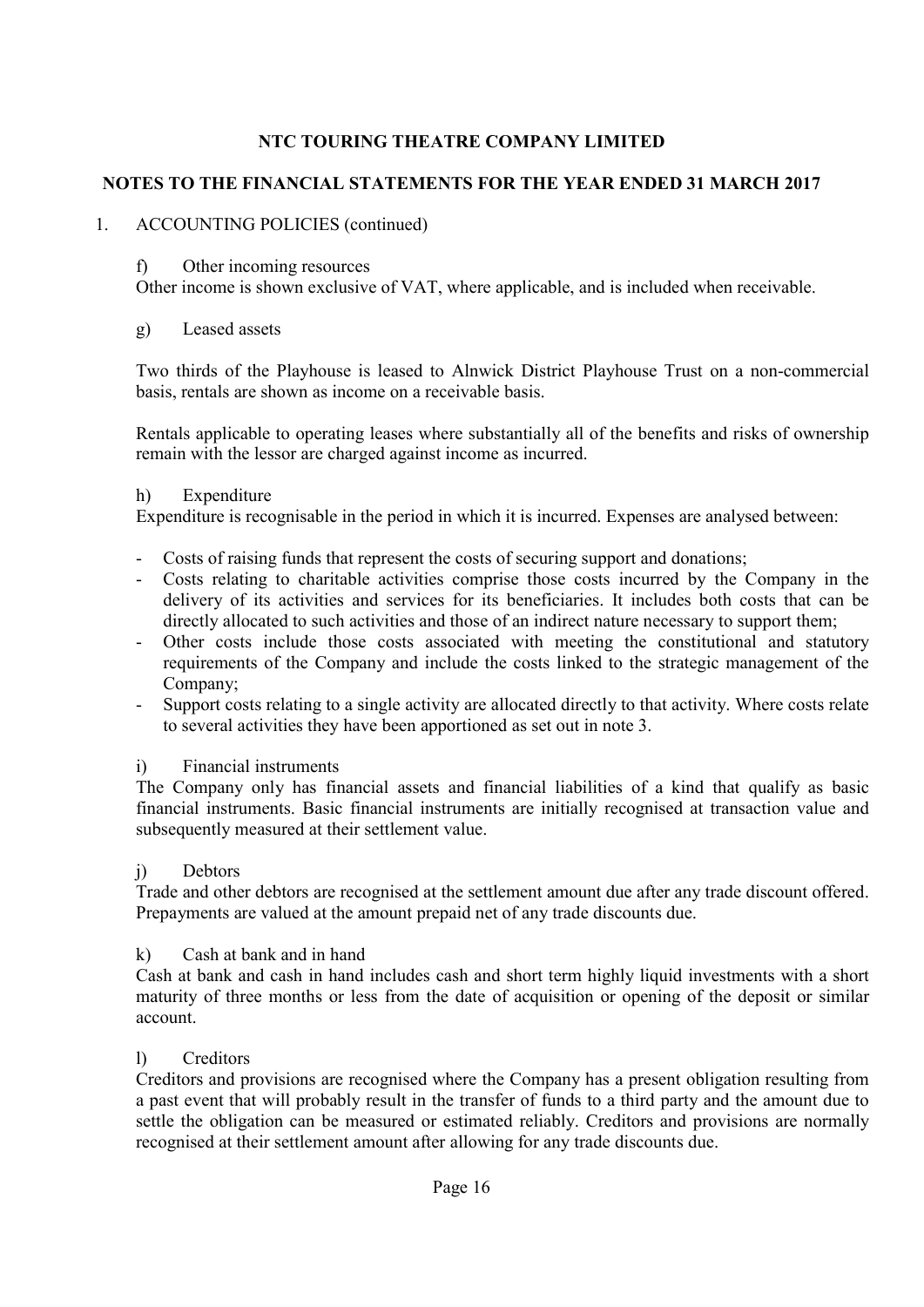### **NOTES TO THE FINANCIAL STATEMENTS FOR THE YEAR ENDED 31 MARCH 2017**

#### 1. ACCOUNTING POLICIES (continued)

#### m) Pension costs

Contributions in respect of the Company's defined contribution pension scheme are charged to the Statement of Financial Activities for the year in which they are payable to the scheme. Differences between contributions payable and contributions actually paid in the year are shown as either accruals or prepayments at the year end.

#### n) Fund accounting

#### Unrestricted funds

Unrestricted funds are incoming resources receivable or generated for the objects of the Company without a specified purpose and are available as general funds.

#### Designated funds

Designated funds are unrestricted funds earmarked by the directors for a particular purpose.

#### Restricted funds

Restricted funds are funds that may only be used for particular purposes within the objects of the charitable company. Restrictions arise when specified by the donor.

#### 2. INCOME FROM DONATIONS

|                                    |         | <b>Unrestricted funds</b><br><b>Restricted</b> |              | <b>Total</b> |          |  |
|------------------------------------|---------|------------------------------------------------|--------------|--------------|----------|--|
|                                    | General | <b>Designated</b>                              | <b>Funds</b> | 2017         | 2016     |  |
|                                    | £       | ı                                              | £            | £            | £        |  |
| Arts Council Catalyst grants       | 0       | 0                                              | $\theta$     | $\theta$     | 7,468    |  |
| Grants for the Arts capital grant  | 0       | 0                                              | $\theta$     | $\theta$     | $\theta$ |  |
| Grants for the Arts revenue grants | 0       | 0                                              | 44,995       | 44,995       | 49,000   |  |
| Other revenue grants               | 6,568   | 50,000                                         | $\theta$     | 56,568       | 7,183    |  |
| Donations from trusts              | 24,250  | 0                                              | 18,877       | 43,127       | 44,240   |  |
| Other donations                    | 4,519   | 0                                              | 1,200        | 5,719        | 5,429    |  |
| Friends of NTC                     | 1,002   | $\boldsymbol{0}$                               | $\theta$     | 1,002        | 1,194    |  |
|                                    | 36,339  | 50,000                                         | 65,072       | 151,411      | 114,514  |  |
| For the year ended 31 March 2016   | 45,974  | 0                                              | 68,540       | 114,514      |          |  |
|                                    |         |                                                |              |              |          |  |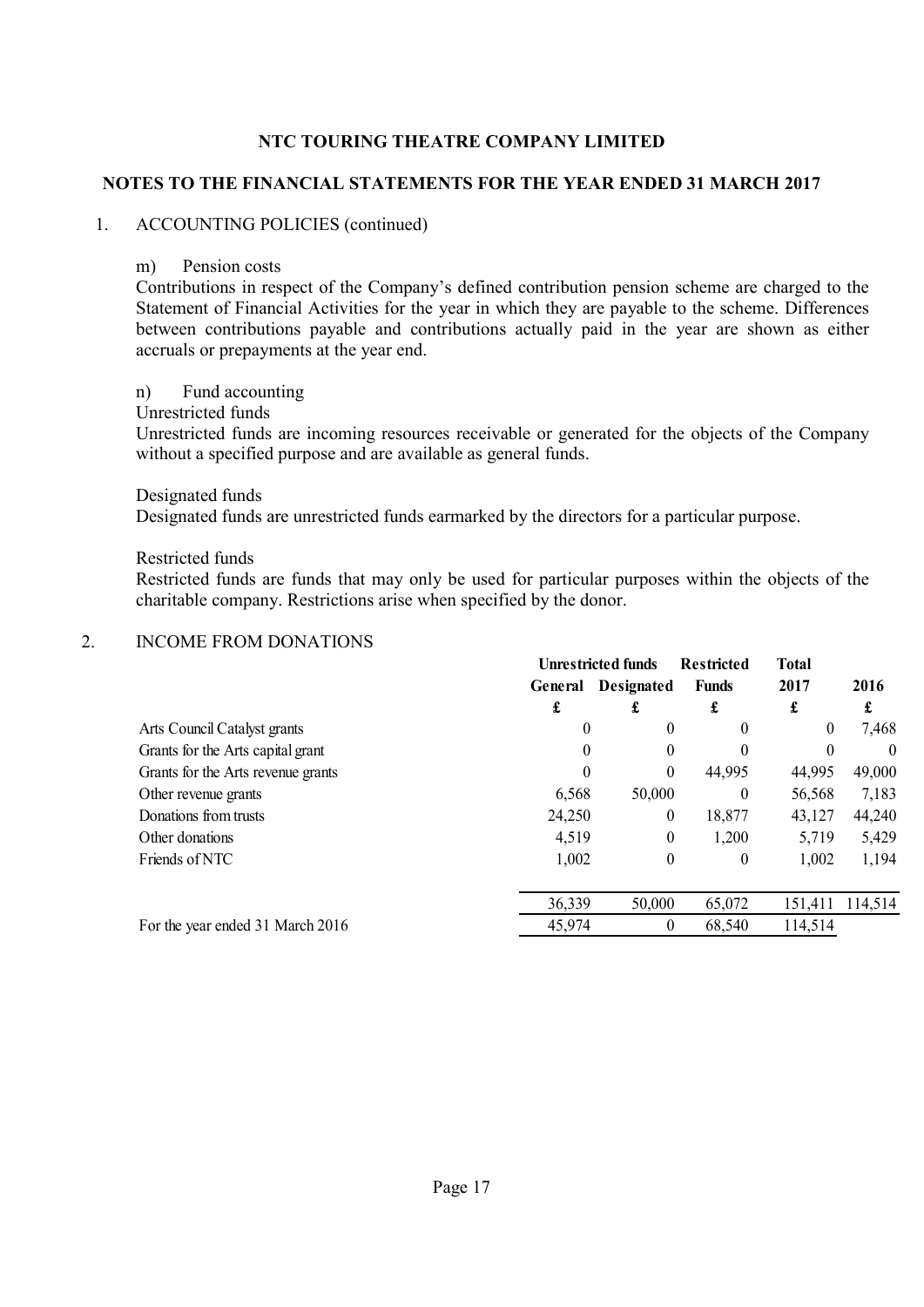# **NOTES TO THE FINANCIAL STATEMENTS FOR THE YEAR ENDED 31 MARCH 2017**

### 3. ALLOCATION OF SUPPORT COSTS

|                                  | <b>Allocation</b> | Costs of<br>generating<br>voluntary<br>income | <b>The atrical</b><br>productions | Other    | Governance | <b>Total</b> | 2016   |
|----------------------------------|-------------------|-----------------------------------------------|-----------------------------------|----------|------------|--------------|--------|
|                                  |                   | £                                             | £                                 | £        | £          | £            | £      |
| Salaries                         | Time              | 9,213                                         | 22,661                            | 7,011    | 3,623      | 42,508       | 44,180 |
| Premises                         | Direct            | 1,395                                         | 3,432                             | 4,430    | 549        | 9,806        | 11,654 |
| Motor                            | Usage             | 216                                           | 216                               | $\theta$ | $\theta$   | 432          | 1,129  |
| Office                           | Time              | 1,534                                         | 3,773                             | 1,167    | 603        | 7,077        | 7,590  |
|                                  |                   | 12,358                                        | 30,082                            | 12,608   | 4,775      | 59,823       | 64,553 |
| For the year ended 31 March 2016 |                   | 22,929                                        | 32,786                            | 3,117    | 5,721      | 64,553       |        |

#### 4. TOTAL RESOURCES EXPENDED

|                                  |                    | <b>Direct</b>        |                  | <b>Support</b>       | Overhead             |                      |         |
|----------------------------------|--------------------|----------------------|------------------|----------------------|----------------------|----------------------|---------|
|                                  | <b>Staff</b> costs | costs                | Depreciation     | costs                | costs                | <b>Total</b>         | 2016    |
|                                  | £                  | $\pmb{\mathfrak{L}}$ | £                | $\pmb{\mathfrak{L}}$ | $\pmb{\mathfrak{L}}$ | $\pmb{\mathfrak{L}}$ | £       |
| General                          |                    |                      |                  |                      |                      |                      |         |
| Raising funds                    | 9,213              | 963                  | $\mathbf{0}$     | 3,144                | $\boldsymbol{0}$     | 13,320               | 23,753  |
| Theatrical productions           | 16,479             | 54,426               | 4,800            | 4,462                | $\boldsymbol{0}$     | 80,167               | 85,424  |
| Other charitable activities      | 3,623              | $\mathbf{0}$         | $\theta$         | 6,750                | 2,043                | 12,416               | 10,885  |
| Designated                       |                    |                      |                  |                      |                      |                      |         |
| Theatrical productions           | 6,059              | 13,684               | 2,642            | 2,959                | $\boldsymbol{0}$     | 25,344               |         |
| Other charitable activities      | 7,011              | $\boldsymbol{0}$     | $\boldsymbol{0}$ | $\mathbf{0}$         | $\boldsymbol{0}$     | 7,011                |         |
| <b>Restricted</b>                |                    |                      |                  |                      |                      |                      |         |
| Theatrical productions           | 123                | 61,272               | $\boldsymbol{0}$ | $\boldsymbol{0}$     | $\boldsymbol{0}$     | 61,395               | 68,540  |
|                                  | 42,508             | 130,345              | 7,442            | 17,315               | 2,043                | 199,653              | 188,602 |
| For the year ended 31 March 2016 |                    |                      |                  |                      |                      |                      |         |
| General                          |                    |                      |                  |                      |                      |                      |         |
| Raising funds                    | 16,384             | 824                  | $\overline{0}$   | 6,545                | $\boldsymbol{0}$     | 23,753               |         |
| Theatrical productions           | 21,477             | 43,993               | 9,731            | 7,581                | $\mathbf{0}$         | 82,782               |         |
| Other charitable activities      | 4,191              | $\boldsymbol{0}$     | $\theta$         | 4,647                | 2,047                | 10,885               |         |
| Designated                       |                    |                      |                  |                      |                      |                      |         |
| Theatrical productions           | $\boldsymbol{0}$   | $\boldsymbol{0}$     | 2,642            | $\boldsymbol{0}$     | $\boldsymbol{0}$     | 2,642                |         |
| Other charitable activities      | $\mathbf{0}$       | $\mathbf{0}$         | $\theta$         | $\mathbf{0}$         | $\boldsymbol{0}$     | $\theta$             |         |
| <b>Restricted</b>                |                    |                      |                  |                      |                      |                      |         |
| Theatrical productions           | 2,128              | 64,812               | $\boldsymbol{0}$ | 1,600                | $\boldsymbol{0}$     | 68,540               |         |
|                                  | 44,180             | 109,629              | 12,373           | 20,373               | 2,047                | 188,602              |         |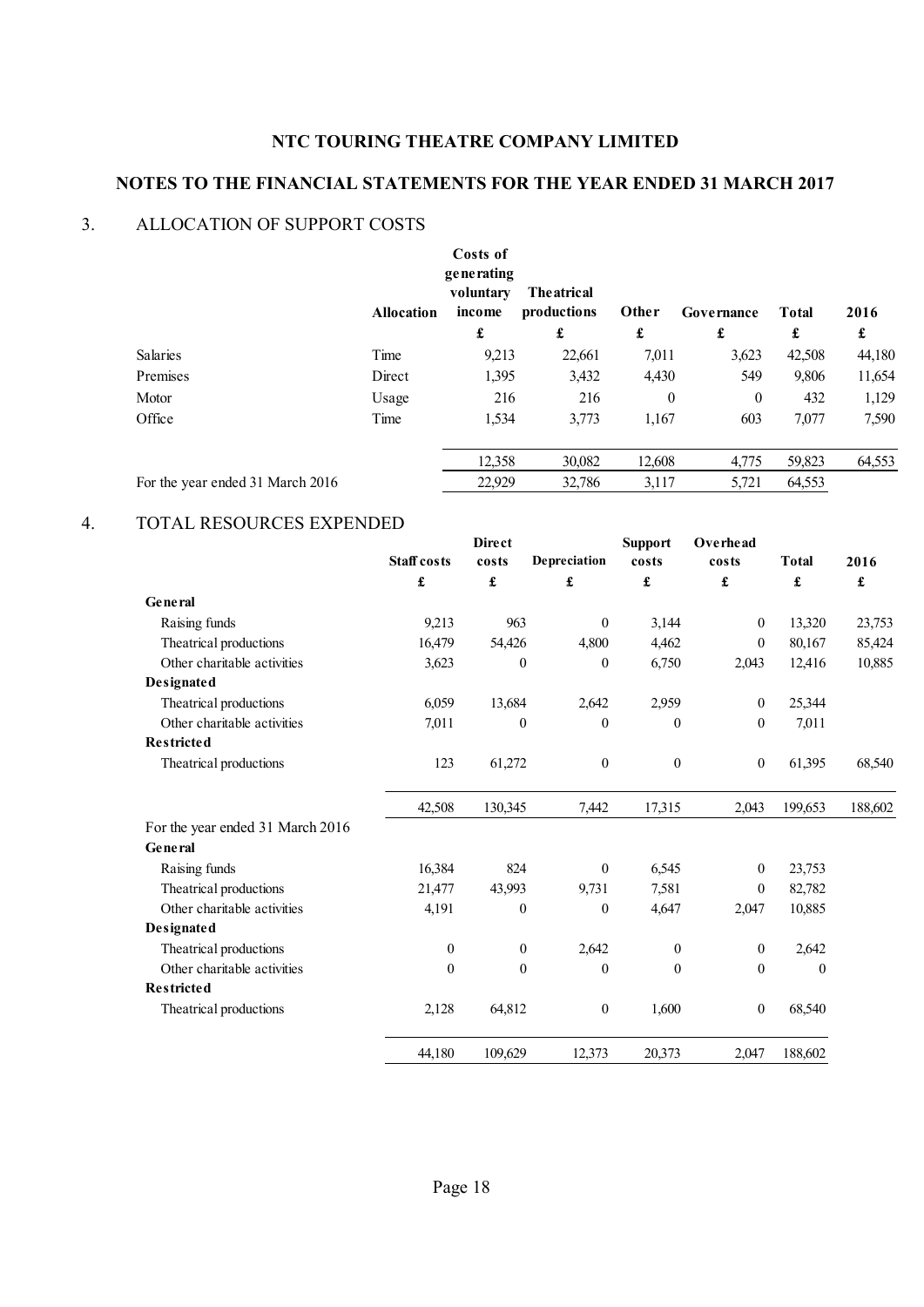## **NOTES TO THE FINANCIAL STATEMENTS FOR THE YEAR ENDED 31 MARCH 2017**

## 5. NET INCOMING RESOURCES FOR THE YEAR

| This is stated after charging: - | 2017  | 2016   |
|----------------------------------|-------|--------|
|                                  |       |        |
| Depreciation                     | 7,442 | 12,373 |
| Independent Examination          | 1,500 | 1,500  |

The directors received no remuneration or reimbursements during the year (2016 £nil).

### 6. WAGES AND SALARIES

|                                                              | 2017           | 2016           |
|--------------------------------------------------------------|----------------|----------------|
| Staff costs were as follows:                                 | £              | £              |
| Salaries and wages                                           | 40,950         | 94,059         |
| Social security costs                                        | (52)           | 143            |
| Pension contributions                                        | 1,610          | 1,819          |
|                                                              | 42,508         | 96,021         |
| Average number of employees:                                 | N <sub>0</sub> | N <sub>0</sub> |
| Artistic Director                                            | 0.5            | 0.5            |
| Other                                                        | 1.2            | 1.0            |
|                                                              | 1.7            | 1.5            |
| All office staff are now on a part-time basis.               |                |                |
| The number of staff to whom retirement benefits are accruing | N <sub>0</sub> | N <sub>0</sub> |
| under a defined contribution scheme.                         | 3              |                |

All office staff are now on part-time contracts. The average monthly head count was 4 (2016: 4).

The key management personnel of the Company are as listed in page 1 of the financial statements and their employee benefits were £19,473 (2016: £20,864).

No employee received emoluments of more than £60,000.

The number of staff to whom retirement benefits are accruing **No** No under a defined contribution scheme. 3 3

The Company operates a defined contribution pension scheme. The assets of the scheme are held separately from those of the Company in an independently administered fund. The pension cost charge represents contributions payable by the Company to the fund and amounted to £1,610 (2016: £1,819). Included in creditors at 31 March 2017 were contributions amounting to £74 (2016: £0) in respect of amounts payable to the fund.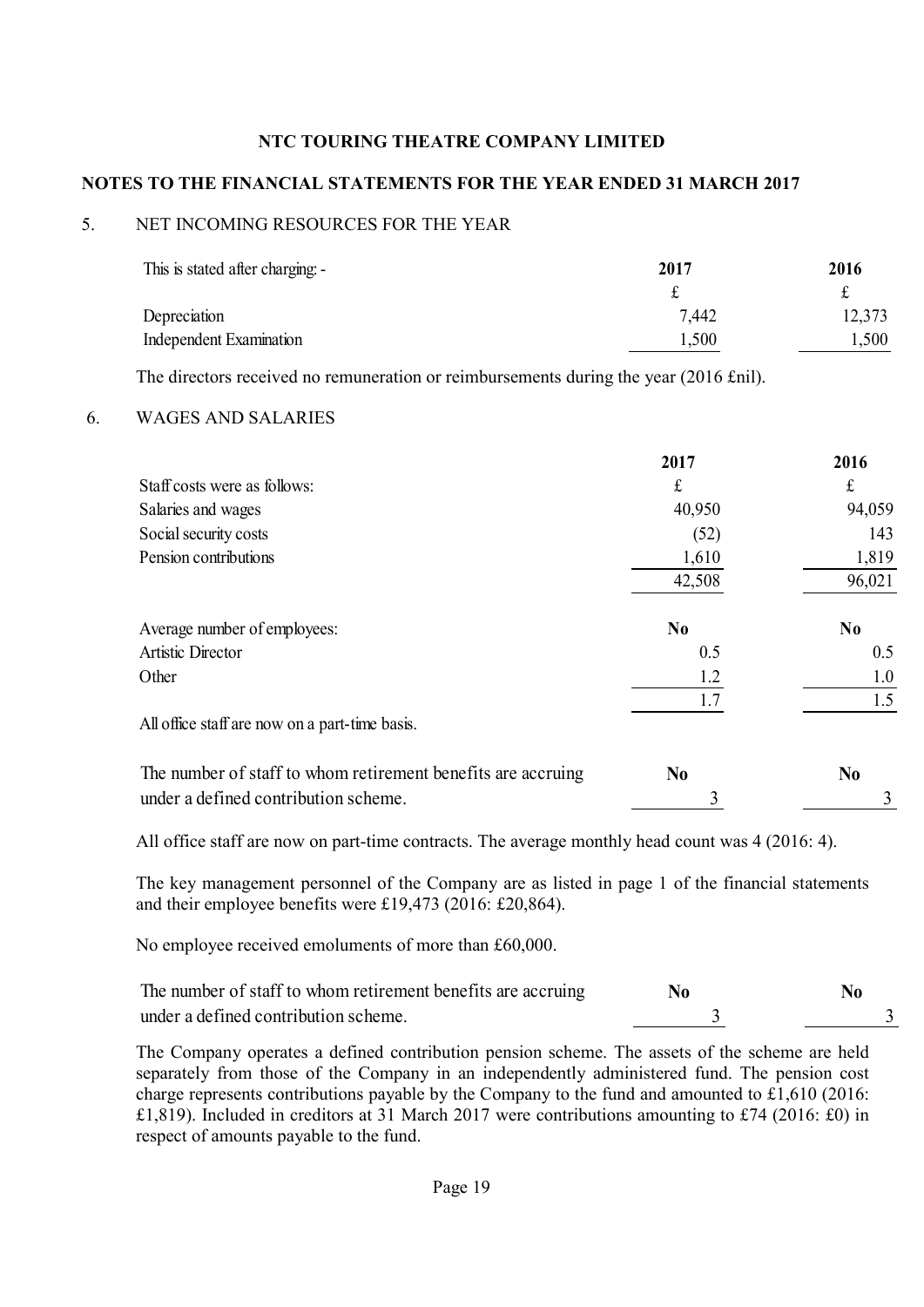## **NOTES TO THE FINANCIAL STATEMENTS FOR THE YEAR ENDED 31 MARCH 2017**

### 7. TAXATION

|                                  | 2017   | 2016   |
|----------------------------------|--------|--------|
|                                  |        | f      |
| Theatre Tax Relief               | 14,770 | 12,926 |
| Underprovision in previous years |        | 475    |
|                                  | 14,770 | 13,401 |

The Company is exempt from corporation taxation on its charitable activities.

## 8. TANGIBLE FIXED ASSETS

|                       | Studio              |                  |                  | Fixtures  |                |               |
|-----------------------|---------------------|------------------|------------------|-----------|----------------|---------------|
|                       | Property $&$        | Interact         | Freehold         | and       | Motor          |               |
|                       | Equipment Equipment |                  | Property         | Equipment | Vehicles       | Total         |
|                       | £                   | £                | £                | £         |                | £             |
| COST                  |                     |                  |                  |           |                |               |
| As at 1 April 2016    | 431,443             | 2,555            | 99,455           | 27,125    | 48,359         | 608,937       |
| <b>Additions</b>      | $\theta$            | $\boldsymbol{0}$ | $\boldsymbol{0}$ | 2,800     | $\mathbf{0}$   | 2,800         |
| As at 31 March 2017   | 431,443             | 2,555            | 99,455           | 29,925    | 48,359         | 611,737       |
| <b>DEPRECIATION</b>   |                     |                  |                  |           |                |               |
| As at 1 April 2016    | 65,179              | 2,555            | 49,973           | 25,863    | 46,529         | 190,099       |
| Charge for the year   | 2,642               | $\boldsymbol{0}$ | 1,989            | 980       | 1,830          | 7,441         |
| As at 31 March 2017   | 67,821              | 2,555            | 51,962           | 26,843    | 48,359         | 197,540       |
| <b>NET BOOK VALUE</b> |                     |                  |                  |           |                |               |
| As at 31 March 2017   | 363,622             | $\boldsymbol{0}$ | 47,493           | 3,082     | $\overline{0}$ | 414,197       |
| As at 31 March 2016   | 366,264             | $\boldsymbol{0}$ | 49,482           | 1,262     |                | 1,830 418,838 |

All tangible fixed assets are used by the Company for furtherance of its charitable objects.

#### 9. DEBTORS

|               | 2017   | 2016             |
|---------------|--------|------------------|
|               | t      | £                |
| Trade debtors | 1,129  | $\boldsymbol{0}$ |
| Other debtors | 14,770 | 12,926           |
| Prepayments   | 3,682  | 1,650            |
|               | 19,581 | 14,576           |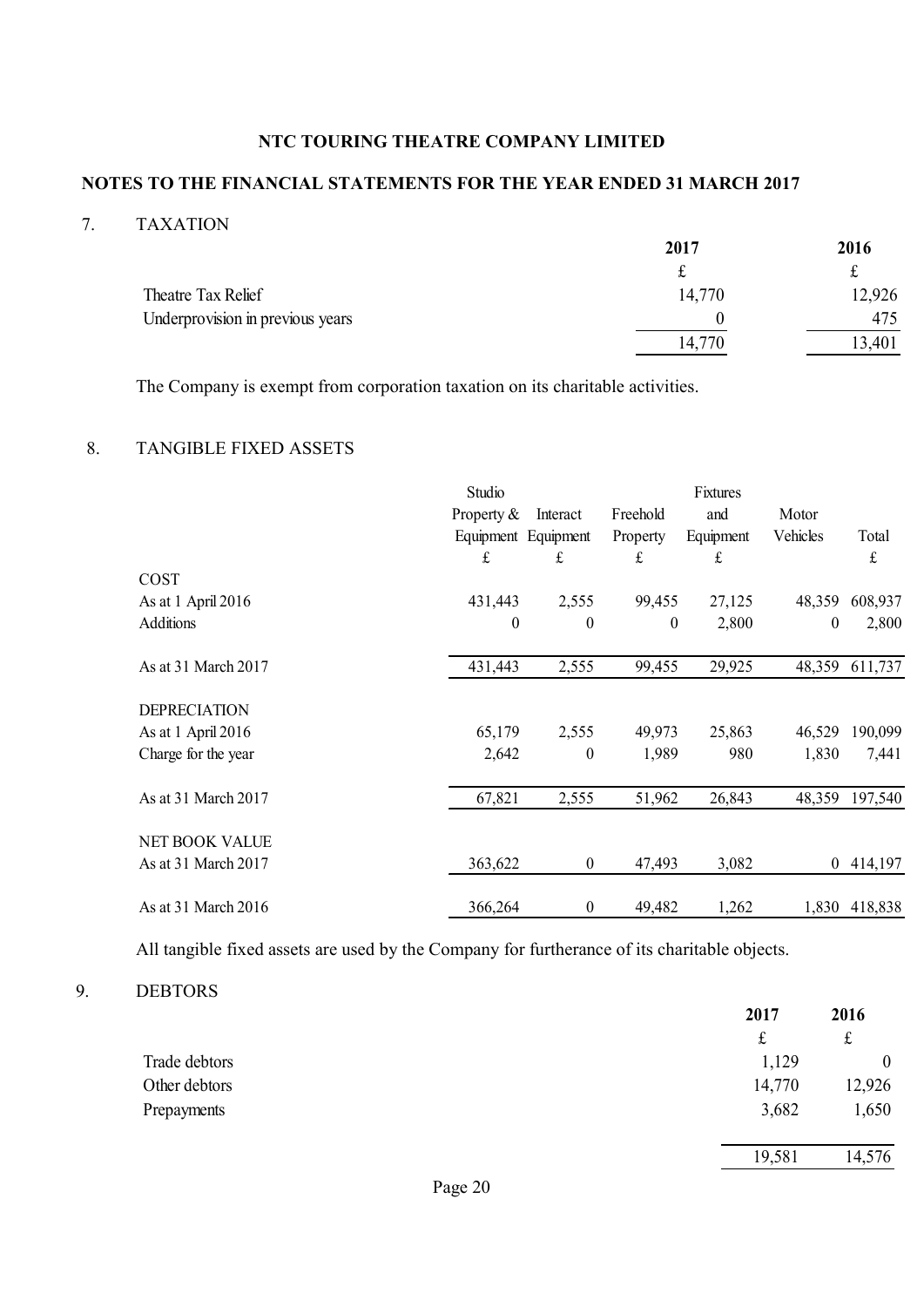#### **NOTES TO THE FINANCIAL STATEMENTS FOR THE YEAR ENDED 31 MARCH 2017**

#### 10. CREDITORS: Amounts falling due within one year

|                              | 2017  | 2016   |
|------------------------------|-------|--------|
|                              |       | $\sim$ |
| Trade creditors              | 862   | 794    |
| Other creditors and accruals | 3,873 | 3,526  |
|                              | 4,735 | 4,320  |

#### 11. COMPANY STATUS

NTC Touring Theatre Company Limited is a private company limited by guarantee incorporated in England and Wales. The registered office is The Playhouse, Bondgate Without, Alnwick, Northumberland, NE66 1PQ.

The company has no share capital and in the event of being wound up, the liability in respect of the guarantee is limited to no more than £1 per member.

#### 12. ANALYSIS OF NET ASSETS BETWEEN FUNDS

| 2017                  | General | <b>Designated Restricted</b> |          | <b>Total</b> |
|-----------------------|---------|------------------------------|----------|--------------|
|                       | £       | £                            | £        | £            |
| Tangible fixed assets | 50,575  | 363,622                      | $\theta$ | 414,197      |
| Net current assets    | 22,128  | 24,317                       | 1,200    | 47,645       |
|                       | 72,703  | 387,939                      | 1,200    | 461,842      |
| Previous year:        |         |                              |          |              |
|                       | General | <b>Designated Restricted</b> |          | <b>Total</b> |
|                       | £       | £                            | £        | £            |
| Tangible fixed assets | 52,574  | 366,264                      | $\theta$ | 418,838      |
| Net current assets    | 14,422  | 5,000                        | $\theta$ | 19,422       |
|                       | 66,996  | 371,264                      | $\theta$ | 438,260      |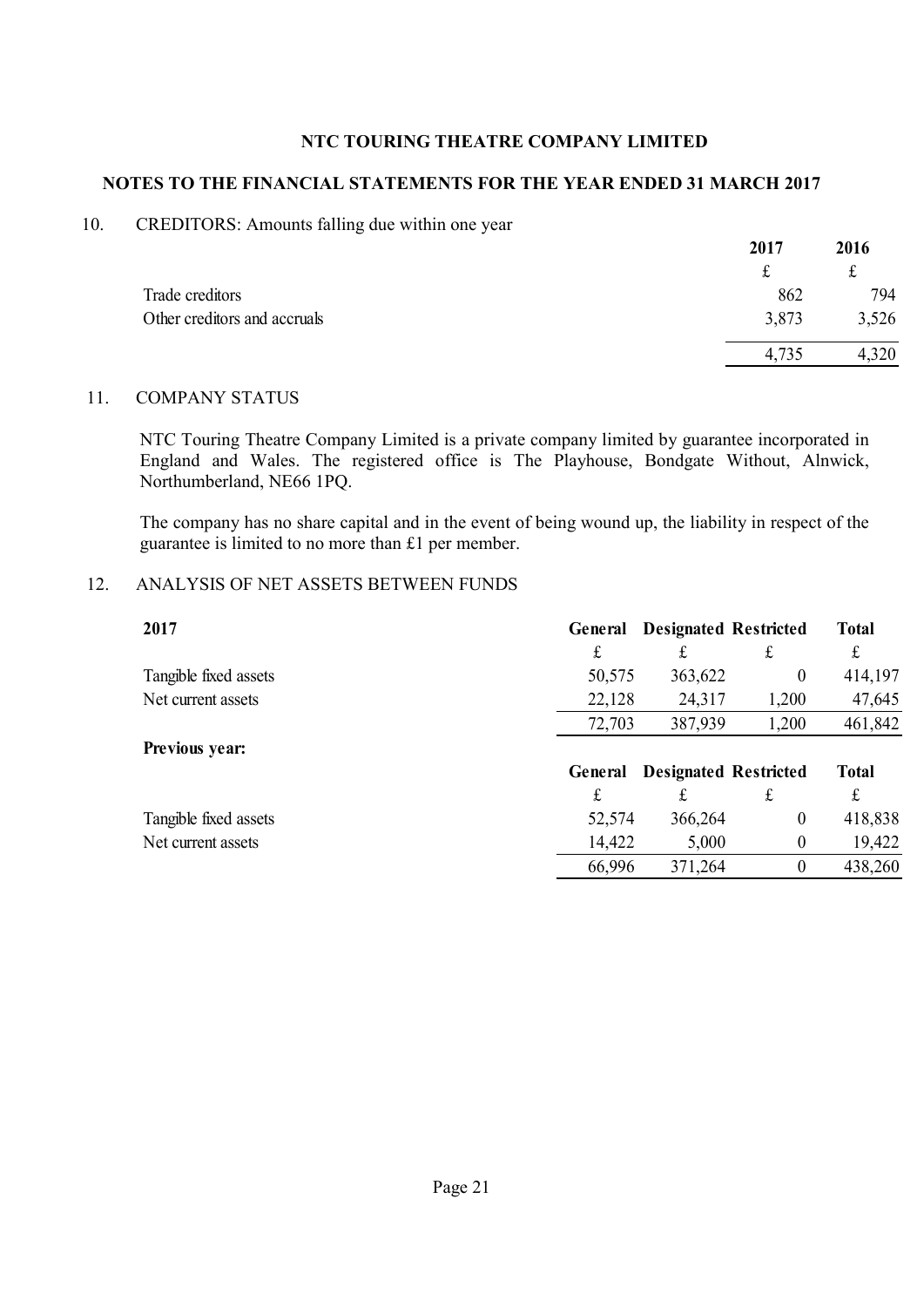### **NOTES TO THE FINANCIAL STATEMENTS FOR THE YEAR ENDED 31 MARCH 2017**

### 13. RELATED PARTY TRANSACTIONS

The Company rents part of the theatre premises to Alnwick District Playhouse for £2,500 per annum under a 99 year lease on a non-commercial rent. Roger Styring is a director of NTC and Alnwick District Playhouse. The Company also passes on part of the buildings insurance to the Playhouse. The debtor outstanding at the year end from Alnwick District Playhouse Trust was £2,552 (2016: £250) due to rents outstanding.

The Company received funding directly from Northumberland County Council of £5,463 (2016: £5,463). Cllr Susan Davey is a member of NTC Touring Theatre Company Limited and during the year an elected member of Northumberland County Council. NTC is in negotiation with the Northumberland County Council to sell the Playhouse.

Mr Stewart Howson, partner of the Artistic Director, was paid £2,708 (2016 - £6,530) during the year for his work as an actor and writer for the Company.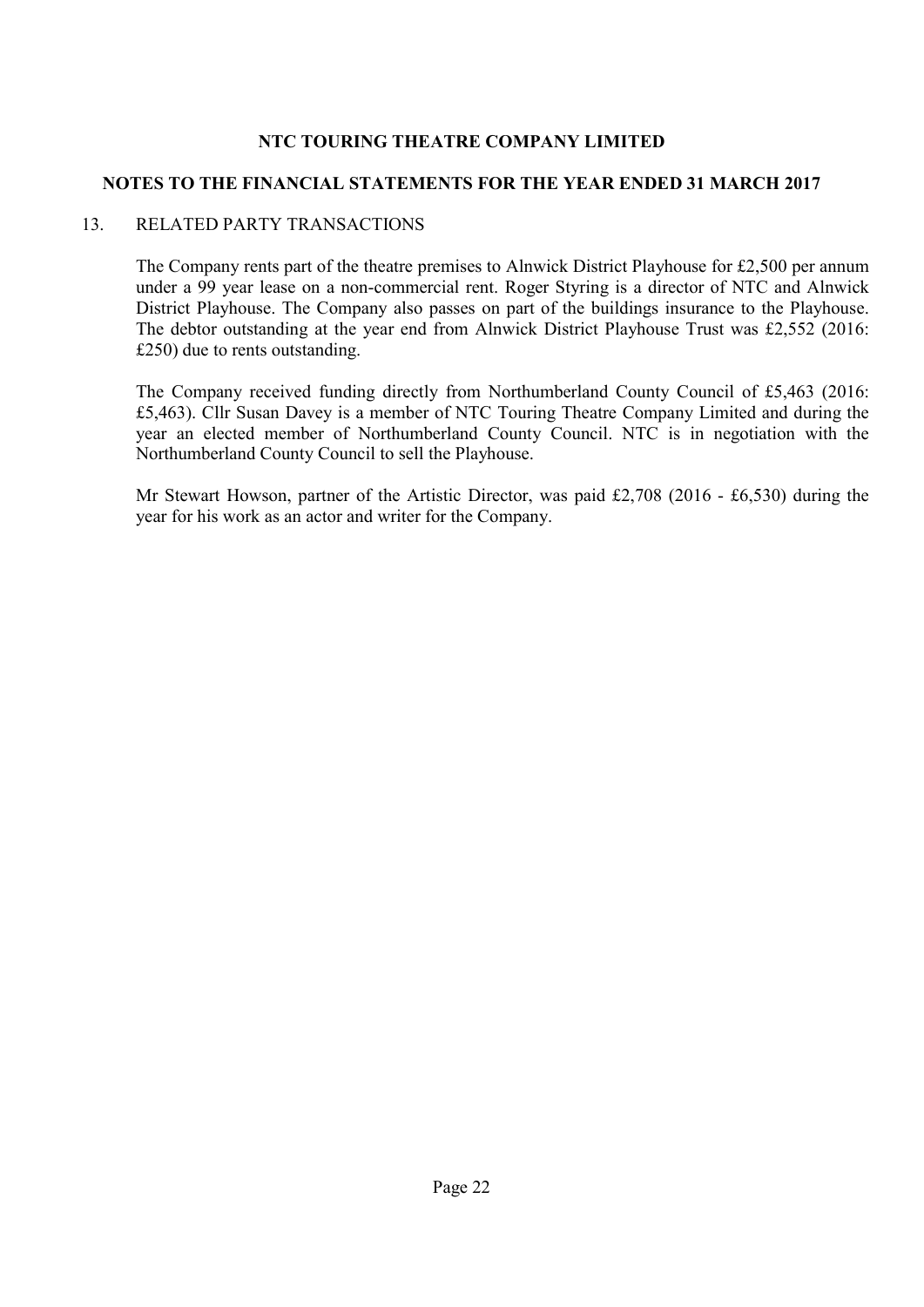# **NOTES TO THE FINANCIAL STATEMENTS FOR THE YEAR ENDED 31 MARCH 2017**

## 14. MOVEMENT IN FUNDS

|                                      |                      |                        |                  | Taxation                 |                     |
|--------------------------------------|----------------------|------------------------|------------------|--------------------------|---------------------|
|                                      | As at 1              | Incoming               | Outgoing         | and                      | As at 31            |
| 2017                                 | April 2016 resources |                        | resources        | Transfers                | <b>March 2017</b>   |
| <b>Unrestricted funds</b>            | $\pounds$            | $\frak{t}$             | $\pounds$        | $\mathbf f$              | $\mathbf f$         |
| General                              | 66,996               | 93,393                 | (105,903)        | 18,217                   | 72,703              |
| <b>Designated funds</b>              |                      |                        |                  |                          |                     |
| Studio                               | 366,264              | $\boldsymbol{0}$       | (2,642)          | $\overline{0}$           | 363,622             |
| NCC support                          |                      | 50,000                 | (29,713)         | $\theta$                 | 20,287              |
| <b>Cessation</b> fund                | 5,000                | $\boldsymbol{0}$       | $\boldsymbol{0}$ | (970)                    | 4,030               |
| <b>Total unrestricted funds</b>      | 438,260              | 143,393                | (138, 258)       | 17,247                   | 460,642             |
| <b>Restricted funds</b>              |                      |                        |                  |                          |                     |
| Grants for the Arts Award            | $\boldsymbol{0}$     | 35,100                 | (35,100)         | $\boldsymbol{0}$         | $\boldsymbol{0}$    |
| Grants re Shows                      | $\boldsymbol{0}$     | 26,295                 | (26,295)         | $\theta$                 | $\boldsymbol{0}$    |
| Capital grants                       | $\boldsymbol{0}$     | 3,677                  | $\boldsymbol{0}$ | (2,477)                  | 1,200               |
| <b>Total restricted funds</b>        | $\boldsymbol{0}$     | 65,072                 | (61, 395)        | (2, 477)                 | 1,200               |
| <b>Total Funds</b>                   | 438,260              | 208,465                | (199, 653)       | 14,770                   | 461,842             |
|                                      |                      |                        |                  |                          |                     |
|                                      |                      |                        |                  |                          |                     |
|                                      |                      |                        |                  | Taxation                 |                     |
|                                      | As at 1              | Incoming               | Outgoing         | and                      | As at 31            |
| Previous year:                       | <b>April 2015</b>    | resources<br>$\pounds$ | resources<br>£   | Transfers<br>$\mathbf f$ | <b>March 2016</b>   |
| <b>Unrestricted funds</b><br>General | $\pounds$<br>82,063  | 88,951                 | (117, 419)       | 13,401                   | $\pounds$<br>66,996 |
|                                      |                      |                        |                  |                          |                     |
| <b>Designated funds</b><br>Studio    | 368,907              | $\boldsymbol{0}$       | (2,643)          | $\overline{0}$           | 366,264             |
| NCC support                          |                      | $\boldsymbol{0}$       | $\boldsymbol{0}$ | $\boldsymbol{0}$         | $\boldsymbol{0}$    |
| <b>Cessation</b> fund                | 5,000                | $\pmb{0}$              | $\boldsymbol{0}$ | $\boldsymbol{0}$         | 5,000               |
| <b>Total unrestricted funds</b>      | 455,970              | 88,951                 | (120,062)        | 13,401                   | 438,260             |
| <b>Restricted funds</b>              |                      |                        |                  |                          |                     |
| Grants for the Arts Award            | $\boldsymbol{0}$     | 49,000                 | (49,000)         | $\theta$                 | $\boldsymbol{0}$    |
| Grants re Shows                      | $\boldsymbol{0}$     | 19,540                 | (19, 540)        | $\boldsymbol{0}$         | $\boldsymbol{0}$    |
| <b>Total restricted funds</b>        | $\boldsymbol{0}$     | 68,540                 | (68, 540)        | $\boldsymbol{0}$         | $\boldsymbol{0}$    |